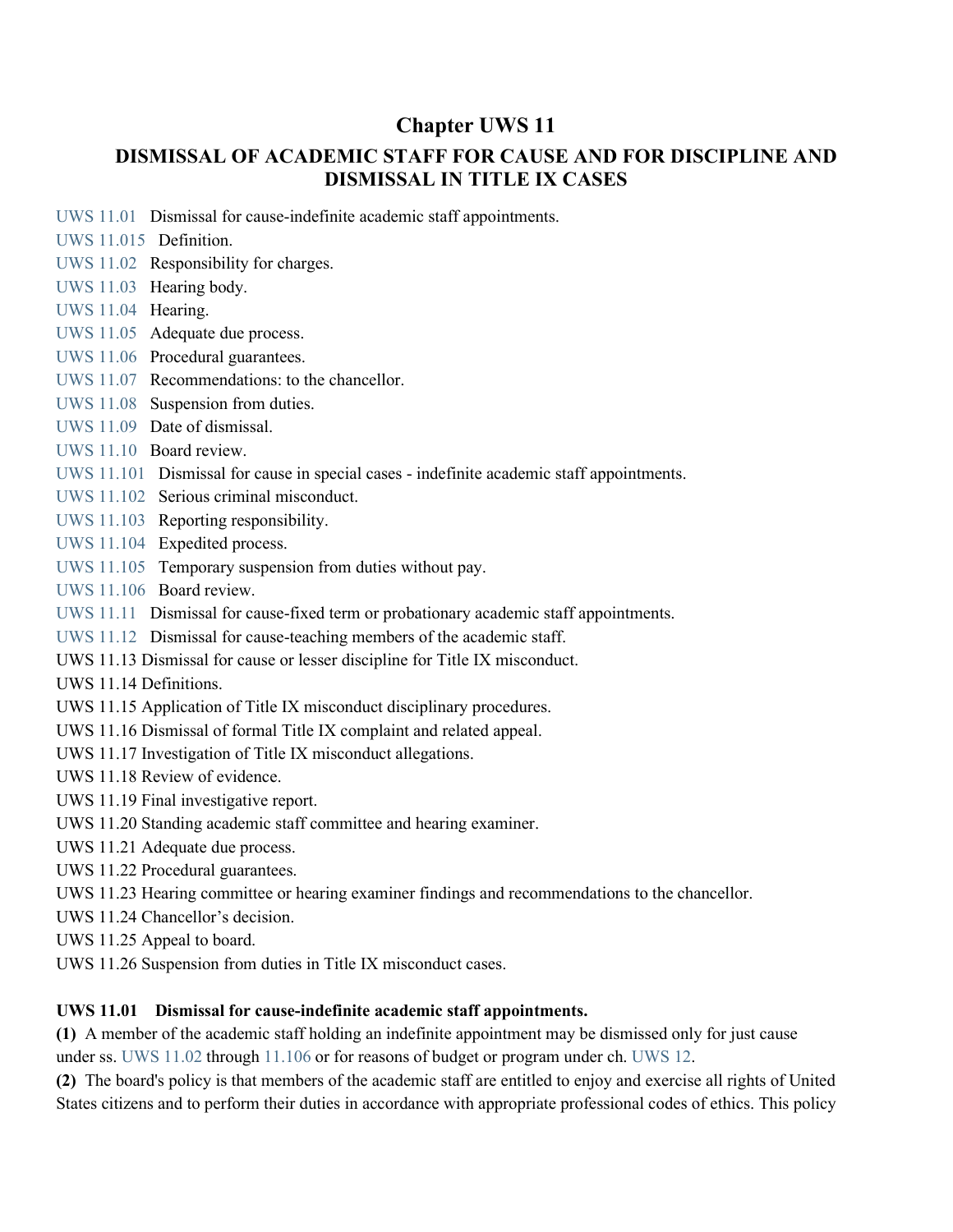shall be observed in determining whether or not just cause for dismissal exists. The burden of proof of the existence of just cause for a dismissal is on the administration.

**(3)** Just cause for dismissal includes, but is not limited to, serious criminal misconduct, as defined in s[. UWS](https://docs.legis.wisconsin.gov/document/administrativecode/UWS%2011.102)  [11.102.](https://docs.legis.wisconsin.gov/document/administrativecode/UWS%2011.102)

**(4)** Indefinite appointment academic staff dismissal for cause and lesser discipline based on allegations of Title IX misconduct as defined in UWS 11.14 shall be governed by UWS 11.13 to UWS 11.26.\_

**History:** Cr. [Register, October, 1975, No. 236,](https://docs.legis.wisconsin.gov/document/register/236/B/toc) eff. 11-1-75[; CR 06-078:](https://docs.legis.wisconsin.gov/document/cr/2006/78) am. (1), cr. (3) [Register May 2007, No. 617,](https://docs.legis.wisconsin.gov/document/register/617/B/toc) eff. 6-1-07.

**UWS 11.015 Definition.** The following terms shall have the meaning given below and shall apply to UWS 11.01 through UWS 11.12:

**(1)** "Clear and convincing evidence" means information that would persuade a reasonable person to have a firm belief that a proposition is more likely true than not true. It is a higher standard of proof than "preponderance of the evidence."

**(2)** "Complainant" means any individual who is alleged to be the subject of sexual harassment, sexual assault, dating violence, domestic violence, stalking, or sexual exploitation as defined in this section..

**(3)** "Complaint" means an allegation against an academic staff member reported to an appropriate university official.

**(4)** "Consult" or "consulting" means thoroughly reviewing and discussing the relevant facts and discretionary issues.

**(5)** "Dating violence" means violence committed by a person who is or has been in a social relationship of a romantic or intimate nature with the complainant; and where the existence of such a relationship shall be determined based on a consideration of the following factors: the length of the relationship, the type of relationship, and the frequency of interaction between the persons involved in the relationship..

**(6)** "Domestic violence" means felony or misdemeanor crimes of violence committed by a current or former spouse or intimate partner of the complainant, by a person with whom the complainant shares a child in common, by a person who is cohabitating with or has cohabitated with the complainant as a spouse or intimate partner, by a person similarly situated to a spouse of the complainant under the domestic or family violence laws of Wisconsin, or by any other person against an adult or youth complainant who is protected from that person's acts under the domestic or family violence laws of Wisconsin. (See ss. 813.12(1)(am) and 968.075).

**(7)** "Preponderance of the evidence" means information that would persuade a reasonable person that a proposition is more probably true than not. It is a lower standard of proof than "clear and convincing evidence." **(8)** "Reporting Party" means one or more individuals or groups filing a complaint as defined in sub. [\(3\).](https://docs.legis.wisconsin.gov/document/administrativecode/UWS%2011.015(3)) A reporting party may also be a complainant as defined in sub. [\(2\).](https://docs.legis.wisconsin.gov/document/administrativecode/UWS%2011.015(2))

**(9)** "Sexual harassment" means conduct on the basis of sex that satisfies one or more of the following:

- a) An employee of the institution conditions the provision of an aid, benefit, or service of the institution directly or indirectly on an individual's participation in unwelcome sexual conduct;
- b) Unwelcome conduct of a sexual nature directed towards a student, an employee, or a person participating in a program or activity of the university that, when using the legal "reasonable person" standard:
	- 1. Is so severe, pervasive, and objectively offensive that it effectively denies the person equal access to the institution's education program or activity; or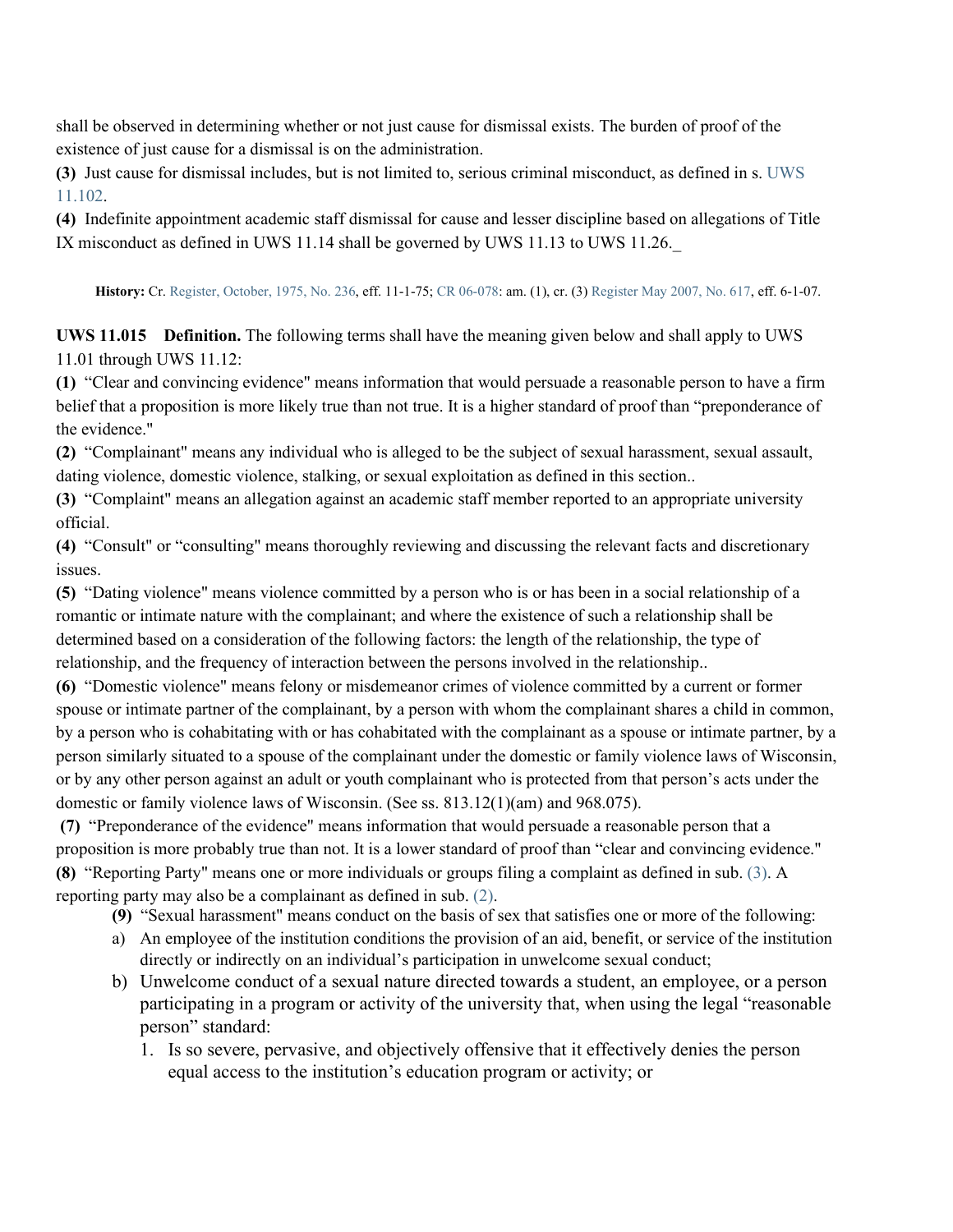- 2. Is so severe or pervasive, and objectively offensive that it has the purpose or effect of unreasonably interfering with an individual's academic or work performance or participation in a university sponsored or supported activity, or creates an intimidating, hostile, or offensive academic, working, or program or activity related environment.
- **(10)** "Sexual assault" means an offense that meets the definition of rape, [fondling,](https://www.law.cornell.edu/definitions/index.php?width=840&height=800&iframe=true&def_id=3112f914903fb64936d08c8c15e2ea59&term_occur=999&term_src=Title:34:Subtitle:B:Chapter:VI:Part:668:Subpart:D:668.46) [incest,](https://www.law.cornell.edu/definitions/index.php?width=840&height=800&iframe=true&def_id=5ee45180f812d62eecc4e6aa2a0693b4&term_occur=999&term_src=Title:34:Subtitle:B:Chapter:VI:Part:668:Subpart:D:668.46) or [statutory](https://www.law.cornell.edu/definitions/index.php?width=840&height=800&iframe=true&def_id=d378725adf04ddf1e40cd14d6e338cca&term_occur=999&term_src=Title:34:Subtitle:B:Chapter:VI:Part:668:Subpart:D:668.46)  [rape](https://www.law.cornell.edu/definitions/index.php?width=840&height=800&iframe=true&def_id=d378725adf04ddf1e40cd14d6e338cca&term_occur=999&term_src=Title:34:Subtitle:B:Chapter:VI:Part:668:Subpart:D:668.46) as defined below. 20 U.S.C. 1092(f)(6)(A)(v), 34 CFR 668.46(a).

a) Rape: The penetration, no matter how slight, of the vagina or anus with any body part or object, or oral penetration by a sex organ of the complainant, without the consent of the complainant.

b) Fondling: The touching of the private body parts of the complainant for the purpose of sexual gratification, without the consent of the complainant, including instances where the complainant is incapable of giving consent because of their age or because of their temporary or permanent mental incapacity.

c) Incest: Sexual intercourse between persons who are related to each other within the degrees wherein marriage is prohibited by law (See s. 944.06, Stats.)

Statutory Rape: Sexual intercourse with a complainant who is under the statutory age of consent (See s. 948.02, Stats.).

**(11)** "Stalking" means engaging in a course of conduct directed at the complainant that would cause a reasonable person to fear for their safety or the safety of others; or suffer substantial emotional distress. (12) "Consent" means words or overt actions by a person who is competent to give informed consent, indicating a freely given agreement to engage in sexual activity or other activity referenced in the definitions of sexual assault and sexual exploitation in this section. A person is unable to give consent if the person is incapacitated because of drugs, alcohol, physical or intellectual disability, or unconsciousness.

(13) "Incapacitation" means the state of being unable to physically and/or mentally make informed rational judgments and effectively communicate, and may include unconsciousness, sleep, or blackouts, and may result from the use of alcohol or other drugs. Where alcohol or other drugs are involved, evaluation of incapacitation requires an assessment of how the consumption of alcohol and/or drugs affects a person's decision-making ability; awareness of consequences; ability to make informed, rational judgments; capacity to appreciate the nature and quality of the act; or level of consciousness. The assessment is based on objectively and reasonably apparent indications of incapacitation when viewed from the perspective of a sober, reasonable person.

**(14)** "Sexual exploitation" occurs when an individual attempts, takes or threatens to take, nonconsensual sexual advantage of another person. Examples include, but are not limited to:

a) Without the knowledge and consent of all participants –

1) observing, recording, or photographing private body parts or sexual activity of the complainant(s);

2) allowing another person to observe, record, or photograph sexual activity or private body parts of the complainant(s); or

3) otherwise distributing recordings, photographs, or other images of the sexual activity or private body parts of the complainant(s);

- b) Masturbating, touching one's genitals, or exposing one's genitals in the complainant's presence without the consent of the complainant, or inducing the complainant to do the same.
- c) Dishonesty or deception regarding the use of contraceptives or condoms during the course of sexual activity;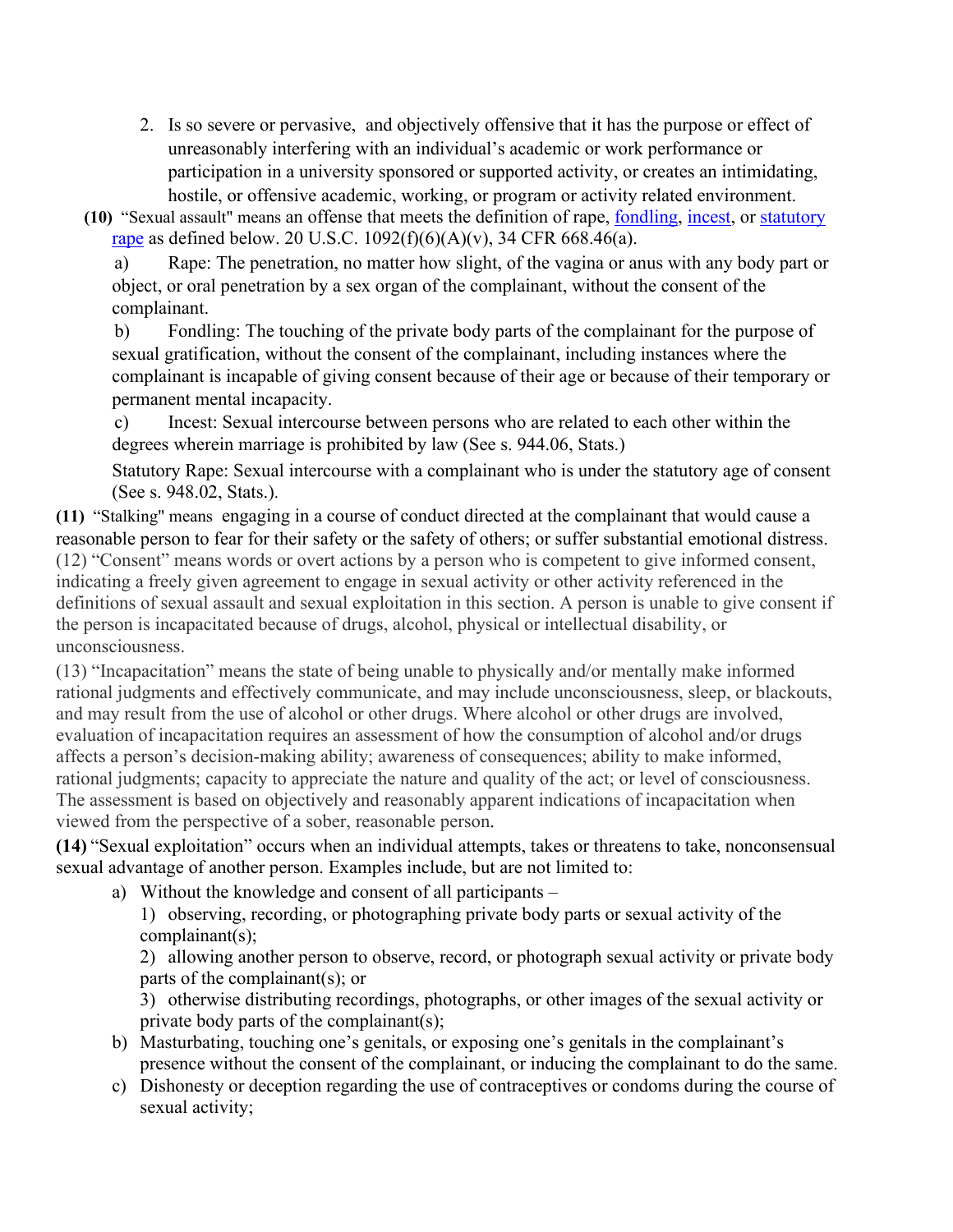- d) Inducing incapacitation through deception for the purpose of making the complainant vulnerable to non-consensual sexual activity;
- e) Coercing the complainant to engage in sexual activity for money or anything of value;
- f) Threatening distribution of the following, to coerce someone into sexual activity or t providing money or anything of value:
	- 1) Photos, videos, or recordings depicting private body parts or sexual activity of the complainant(s), or

2) Other information of a sexual nature involving the complainant (for example, may include but is not limited to, sexual history or sexual orientation).

**History:** [CR 06-078:](https://docs.legis.wisconsin.gov/document/cr/2006/78) cr[. Register May 2007, No. 617,](https://docs.legis.wisconsin.gov/document/register/617/B/toc) eff. 6-1-07[; CR 15-059:](https://docs.legis.wisconsin.gov/document/cr/2015/59) r. and recr[. Register June 2016 No. 726,](https://docs.legis.wisconsin.gov/document/register/726/B/toc) eff. 7-1-16; correction in (2), (8) made under 35.17, Stats.[, Register June 2016 No. 726.](https://docs.legis.wisconsin.gov/document/register/726/B/toc)

### **UWS 11.02 Responsibility for charges.**

**(1)** Whenever the chancellor of an institution receives an allegation which concerns an academic staff member holding an indefinite appointment which appears to be substantial and which, if true, might lead to dismissal under s. [UWS 11.01,](https://docs.legis.wisconsin.gov/document/administrativecode/UWS%2011.01) the chancellor shall request within a reasonable time that the appropriate dean, director, or designee investigate the allegation. For complaints involving sexual harassment, sexual assault, dating violence, domestic violence, sexual exploitation, or stalking, the chancellor shall direct the Title IX Coordinator, or designee, to initiate an investigation in accordance with applicable policies. The dean, director, or designee shall offer to discuss it informally with the academic staff member, and, if the allegation involves sexual harassment, sexual assault, dating violence, domestic violence, sexual exploitation or stalking, with the complainant and provide information of rights under this chapter. Both the academic staff member and the complainant shall have the right to be accompanied by an advisor of their choice at any meeting or proceeding that is part of the institutional disciplinary process. If such an investigation and discussion does not result in a resolution of the allegation and if the allegation is deemed sufficiently serious to warrant dismissal, the dean, director, or designee shall prepare a written statement of specific charges. A member of the academic staff may be dismissed only after receipt of such a statement of specific charges and, if a hearing is requested by the academic staff member, after a hearing held in accordance with the provisions of this chapter and the subsequently adopted procedures of the institution. If the staff member does not request a hearing, dismissal action shall proceed along normal administrative lines but the provisions of ss. [UWS 11.02,](https://docs.legis.wisconsin.gov/document/administrativecode/UWS%2011.02) [11.08,](https://docs.legis.wisconsin.gov/document/administrativecode/UWS%2011.08) and [11.09](https://docs.legis.wisconsin.gov/document/administrativecode/UWS%2011.09) shall apply. In those cases where the immediate supervisor of the academic staff member concerned is a dean or director, the chancellor shall, to avoid potential prejudice, designate an appropriate administrative officer to act for the dean or director under this section.

**(2)** Any formal statement of specific charges shall be served personally, by electronic means, or by certified mail, return receipt requested. If such service cannot be made within 20 days, service shall be accomplished by first class mail and by publication as if the statement of charges were a summons and the provisions of s. [801.11 \(1\)](https://docs.legis.wisconsin.gov/document/statutes/801.11(1)(c))  [\(c\),](https://docs.legis.wisconsin.gov/document/statutes/801.11(1)(c)) Stats., were applicable. Such service by mailing and publication shall be effective as of the first insertion of the notice of statement of charges in the newspaper. If the formal statement of specific charges involves sexual harassment, sexual assault, dating violence, domestic violence, sexual exploitation or stalking, the formal statement shall be provided to the complainant upon request, except as may be precluded by applicable state or federal law.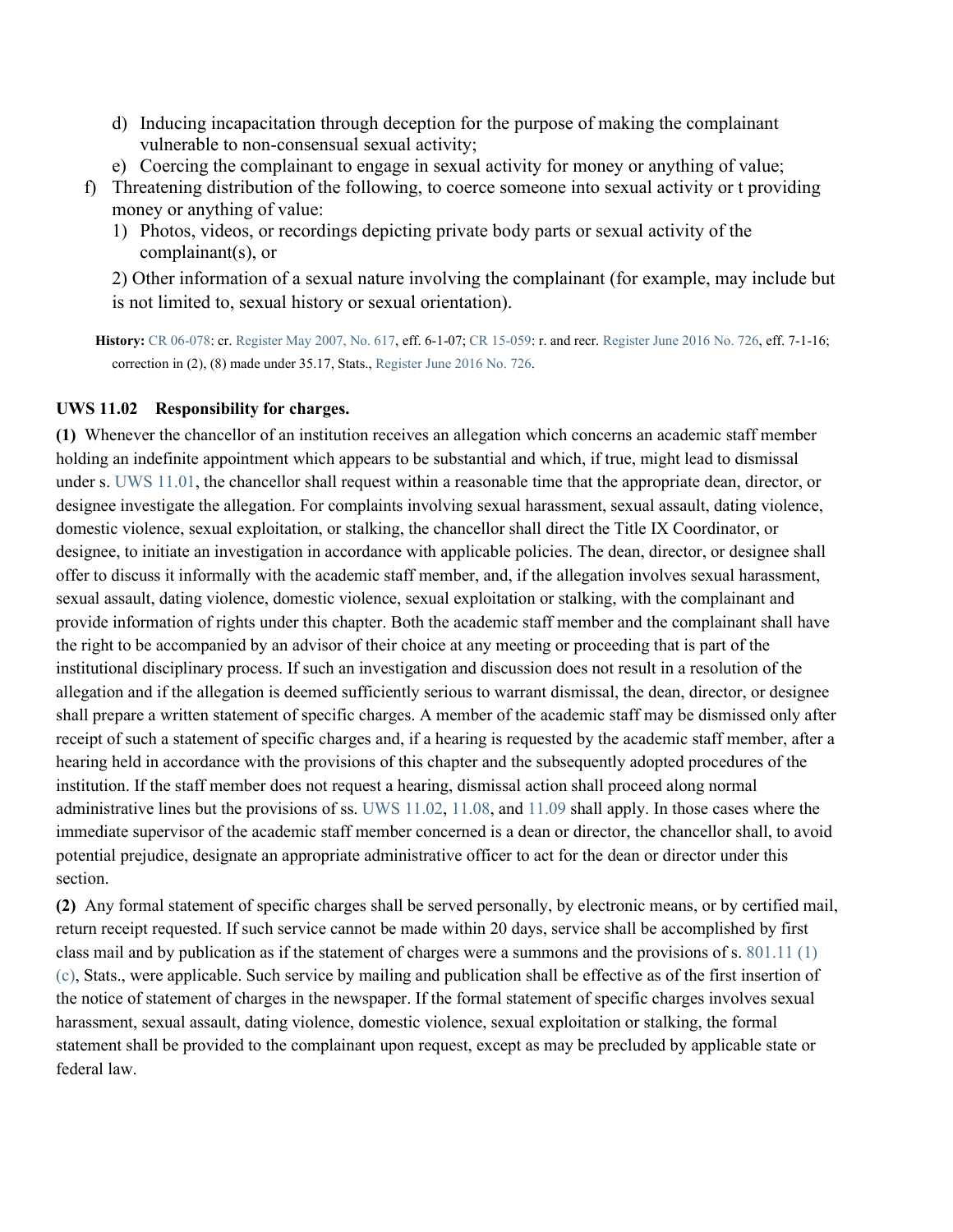History: Cr. [Register, October, 1975, No. 238,](https://docs.legis.wisconsin.gov/document/register/238/B/toc) eff. 11-1-75; correction in (2) made under s. 13.93 (2m) (b) 7., Stats., Register, June, [1995, No. 474;](https://docs.legis.wisconsin.gov/document/register/474/B/toc) [2015 Wis. Act 330:](https://docs.legis.wisconsin.gov/document/acts/2015/330) am. (2[\) Register April 2016 No. 724,](https://docs.legis.wisconsin.gov/document/register/724/B/toc) eff. 5-1-16[; CR 15-059:](https://docs.legis.wisconsin.gov/document/cr/2015/59) am. (1), (2[\) Register June 2016](https://docs.legis.wisconsin.gov/document/register/726/B/toc)  [No. 726,](https://docs.legis.wisconsin.gov/document/register/726/B/toc) eff. 7-1-16; **merger of (2) treatments by [2015 Wis. Act 335](https://docs.legis.wisconsin.gov/document/acts/2015/335) and [CR 15-059](https://docs.legis.wisconsin.gov/document/cr/2015/59) under s. 13.92 (4) (bm), Stats.[, Register](https://docs.legis.wisconsin.gov/document/register/729/B/toc)  [September 2016 No. 729.](https://docs.legis.wisconsin.gov/document/register/729/B/toc)**

## **UWS 11.03 Hearing body.**

**(1)** The chancellor of each institution shall provide for a hearing body charged with hearing dismissal cases and making a report and recommendations under this chapter. Throughout this chapter, the term "hearing body" is used to indicate either a hearing committee or a hearing examiner as designated in the institutional procedures. This hearing body shall operate as the hearing agent for the chancellor pursuant to s. [227.46 \(4\),](https://docs.legis.wisconsin.gov/document/statutes/227.46(4)) Stats., and conduct the hearing, make a verbatim record of the hearing, prepare a summary of the evidence and transmit such record and summary along with its recommended findings of fact and decision to the chancellor according to s. [UWS 11.07.](https://docs.legis.wisconsin.gov/document/administrativecode/UWS%2011.07)

**(2)** With the concurrence of the faculty and the academic staff advisory committee of each institution, the chancellor may provide that dismissal for cause of a member of the academic staff having teaching responsibilities may be heard by the hearing body specified in s. [UWS](https://docs.legis.wisconsin.gov/document/administrativecode/UWS%204.03) 4.03. If so provided, the hearing shall be held pursuant to the provisions of ch. [UWS 11.](https://docs.legis.wisconsin.gov/document/administrativecode/ch.%20UWS%2011)

History: Cr. [Register, October, 1975, No. 238,](https://docs.legis.wisconsin.gov/document/register/238/B/toc) eff. 11-1-75; correction in (1) made under s. 13.93 (2m) (b) 7., Stats., Register, June, [1995, No. 474;](https://docs.legis.wisconsin.gov/document/register/474/B/toc) correction in (1) made under s. 13.93 (2m) (b) 7., Stats., [Register May 2007 No. 617.](https://docs.legis.wisconsin.gov/document/register/617/B/toc)

**UWS 11.04 Hearing.** If the staff member requests a hearing within 20 days from the service of the statement of charges (25 days if notice is by first class mail and publication), such hearing shall be held not later than 20 days after the request, except that this time limit may be extended by mutual consent of the parties or by order of the hearing body. The request for a hearing shall be addressed in writing to the hearing body established pursuant to s. [UWS 11.03.](https://docs.legis.wisconsin.gov/document/administrativecode/UWS%2011.03) Service of written notice of hearing on the specific charges shall be provided at least 10 days prior to the hearing.

**History:** Cr. [Register, October, 1975, No. 238,](https://docs.legis.wisconsin.gov/document/register/238/B/toc) eff. 11-1-75.

## **UWS 11.05 Adequate due process.**

**(1)** Each institution shall develop policies and procedures to provide for a fair hearing upon request in the event of dismissal. A fair hearing for an academic staff member whose dismissal is sought under s. [UWS 11.01](https://docs.legis.wisconsin.gov/document/administrativecode/UWS%2011.01) shall include the following:

**(a)** A right to the names of witnesses and of access to documentary evidence upon the basis of which dismissal is sought;

**(b)** A right to be heard in their defense;

**(c)** A right to an advisor, counsel, or other representative, and to offer witnesses;

**(d)** A right to confront and cross-examine adverse witnesses. For complaints involving sexual harassment, sexual assault, dating violence, domestic violence, sexual exploitation, or stalking, the hearing committee may reasonably restrict the academic staff member and the complainant from questioning each other;

**(e)** A verbatim record of all hearings, which might be a sound recording, provided at no cost;

**(f)** Written findings of fact and decision based on the hearing record;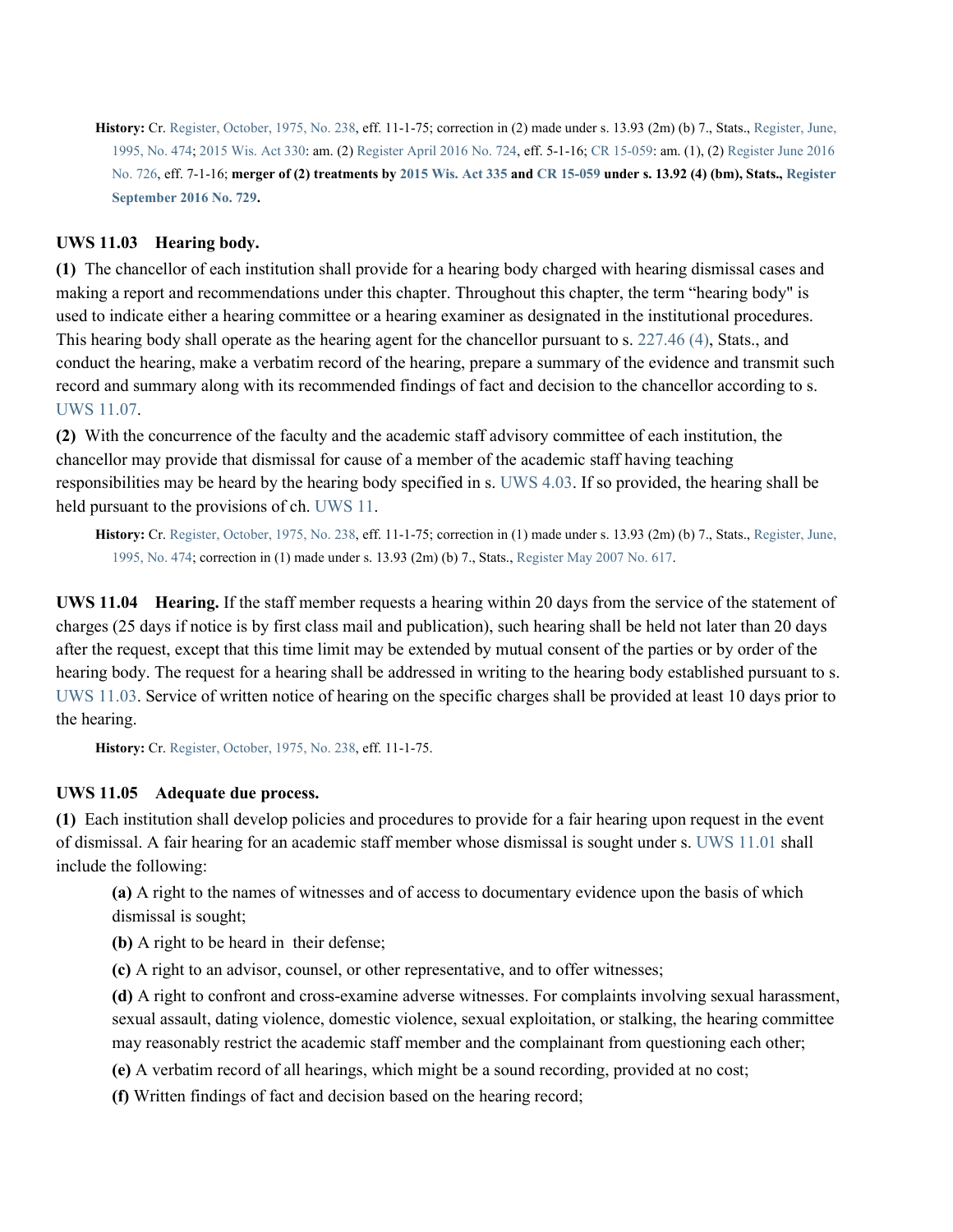**(g)** Admissibility of evidence governed by s. [227.45 \(1\)](https://docs.legis.wisconsin.gov/document/statutes/227.45(1)) to [\(4\),](https://docs.legis.wisconsin.gov/document/statutes/227.45(4)) Stats.

**(2)** For complaints involving sexual harassment, sexual assault, dating violence, domestic violence, sexual exploitation, or stalking, the complainant shall have all the rights provided to the academic staff member in s. [UWS 11.05 \(1\) \(a\)](https://docs.legis.wisconsin.gov/document/administrativecode/UWS%2011.05(1)(a)) to  $(g)$ , except as may be precluded by applicable state or federal law.

**History:** Cr. [Register, October, 1975, No. 238,](https://docs.legis.wisconsin.gov/document/register/238/B/toc) eff. 11-1-75; correction made under s. 13.93 (2m) (b) 7., Stats.[, Register, June, 1995,](https://docs.legis.wisconsin.gov/document/register/474/B/toc)  [No. 474;](https://docs.legis.wisconsin.gov/document/register/474/B/toc) correction in (1) (g) made under s. 13.93 (2m) (b) 7., Stats.[, Register May 2007 No. 617;](https://docs.legis.wisconsin.gov/document/register/617/B/toc) [CR 15-059:](https://docs.legis.wisconsin.gov/document/cr/2015/59) am. (1) (c), (d), cr. (2)[; Register June 2016 No. 726;](https://docs.legis.wisconsin.gov/document/register/726/B/toc) correction in (2) under 35.17, Stats.[, Register June 2016 No. 726,](https://docs.legis.wisconsin.gov/document/register/726/B/toc) eff. 7-1-16.

#### **UWS 11.06 Procedural guarantees.**

**(1)** The following requirements shall also be observed:

**(a)** Any person who participated in the investigation of allegations leading to the filing of a statement of charges, or in the filing of a statement of charges, or who is a material witness shall not be qualified to participate as a member of the hearing body;

**(b)** The hearing shall be closed unless the staff member under charges requests an open hearing, in which case it shall be open (see subch. [V](https://docs.legis.wisconsin.gov/document/statutes/subch.%20V%20of%20ch.%2019) [of ch. 19,](https://docs.legis.wisconsin.gov/document/statutes/subch.%20V%20of%20ch.%2019) Stats., Open Meeting Law);

**(c)** The hearing body shall not be bound by common law or statutory rules of evidence and may admit evidence having reasonable probative value but shall exclude immaterial, irrelevant, or unduly repetitious testimony, and shall give effect to recognized legal privileges;

**(d)** The burden of proof of the existence of just cause is on the administration or its representatives;

**(dm)** For complaints of sexual harassment, sexual assault, dating violence, domestic violence, sexual exploitation, or stalking, the standard of proof shall be a preponderance of the evidence;

**(e)** If a staff member whose dismissal is sought has requested a hearing, discontinuance of the proceeding by the institution is deemed a withdrawal of charges and a finding that the charges were without merit;

**(f)** Nothing in this section shall prevent the settlement of cases by mutual agreement between the administration and the staff member, with the chancellor's approval, at any time prior to a final decision

by the chancellor; or when appropriate, with the board's approval prior to a final decision by the board;

**(g)** Adjournments shall be granted to enable either party to investigate evidence as to which a valid claim of surprise is made.

**(2)** If the institutional policies and procedures provide that dismissal cases be heard by a hearing committee, the following requirements shall be observed:

**(a)** The committee may, on motion of either party, and, if the complaint involves sexual harassment, sexual assault, dating violence, domestic violence, sexual exploitation, or stalking, on the motion of the complainant, disqualify any one of its members for cause by a majority vote. If one or more of the hearing committee members disqualify themselves or are disqualified, the remaining members may select a number of replacements equal to the number who have been disqualified to serve, except that alternative methods of replacement may be specified in the policies and procedures adopted by the institution;

**(b)** If the hearing committee requests, the chancellor shall provide legal counsel after consulting with the committee concerning its wishes in this regard. The function of legal counsel shall be to advise the committee, consult with them on legal matters, and such other responsibilities as shall be determined by the committee within the provisions of the policies and procedures adopted by the institution.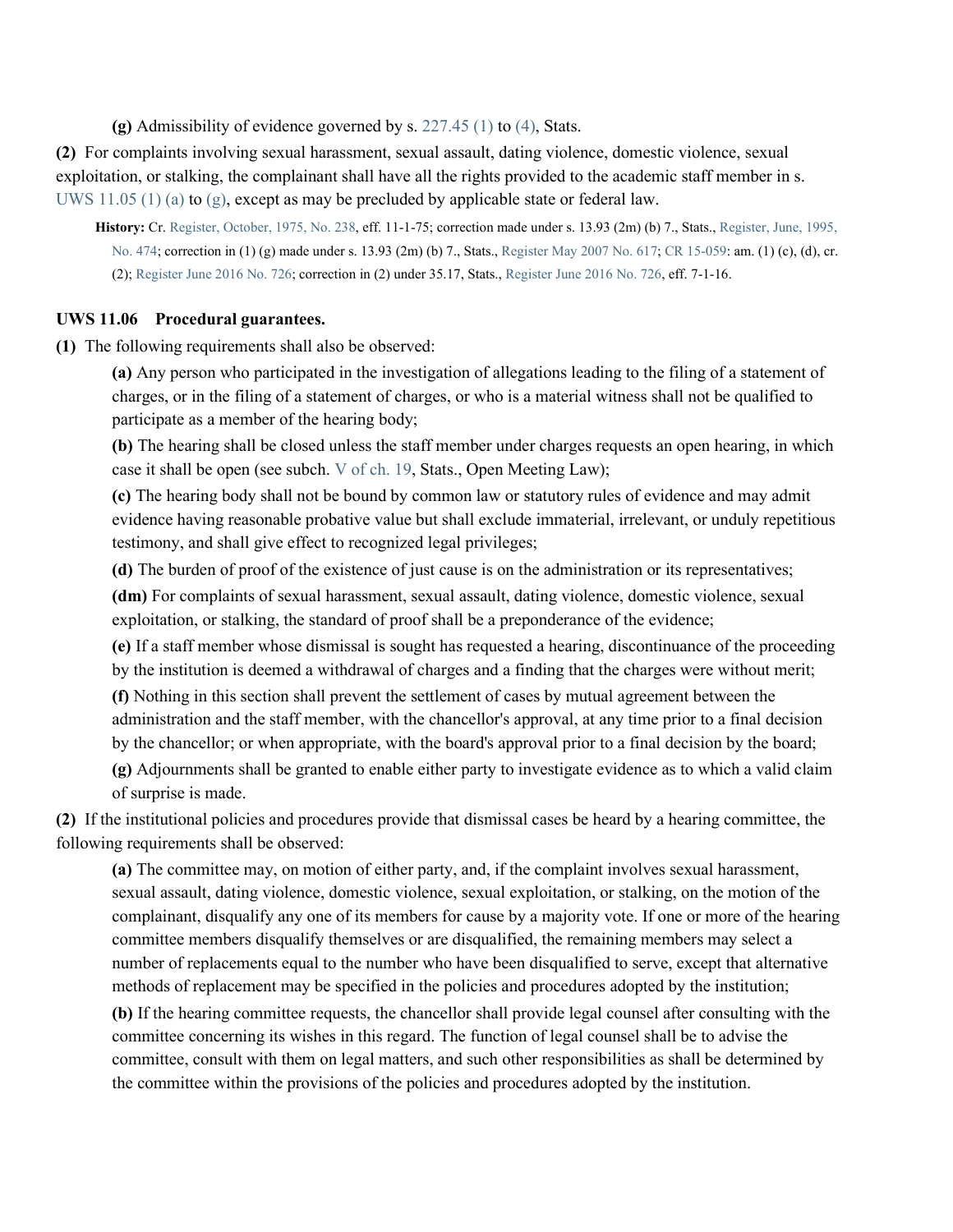**History:** Cr. [Register, October, 1975, No. 238,](https://docs.legis.wisconsin.gov/document/register/238/B/toc) eff. 11-1-75; correction in (1) (b) made under s. 13.93 (2m) (b) 7., Stats., [Register,](https://docs.legis.wisconsin.gov/document/register/544/B/toc)  [April, 2001, No. 544;](https://docs.legis.wisconsin.gov/document/register/544/B/toc) [CR 15-059:](https://docs.legis.wisconsin.gov/document/cr/2015/59) cr. (1) (dm), am. (1) (f), (2) (a[\) Register June 2016 No. 726,](https://docs.legis.wisconsin.gov/document/register/726/B/toc) eff. 7-1-16.

**UWS 11.07 Recommendations: to the chancellor.** The hearing body shall send to the chancellor and to the academic staff member concerned, as soon as practicable after conclusion of a hearing, a verbatim record of the testimony and a copy of its report, findings, and recommendations. After reviewing the matter on record and considering arguments if submitted by the parties, the chancellor shall issue a decision. In that decision, the chancellor may order dismissal of the academic staff member, may impose a lesser disciplinary action, or may find in favor of the academic staff member. The academic staff member shall be notified of the chancellor's decision in writing. In cases involving sexual assault, dating violence, domestic violence, sexual exploitation, or stalking, the complainant shall be notified of the chancellor's decision at the same time as the academic staff member. This decision shall be deemed final unless the board, upon request of the academic staff member, grants review based on the record. For complaints involving sexual harassment, sexual assault, dating violence, domestic violence, sexual exploitation, or stalking, the complainant shall have all rights provided to the academic staff member in this paragraph.

**History:** Cr. [Register, October, 1975, No. 238,](https://docs.legis.wisconsin.gov/document/register/238/B/toc) eff. 11-1-75[; CR 15-059:](https://docs.legis.wisconsin.gov/document/cr/2015/59) am[. Register June 2016 No. 726,](https://docs.legis.wisconsin.gov/document/register/726/B/toc) eff. 7-1-16.

**UWS 11.08 Suspension from duties.** Pending the final decision as to dismissal, the academic staff member with an indefinite appointment shall not be relieved of duties, except where, after consulting with the appropriate administrative officer, the chancellor finds that substantial harm may result if the staff member is continued in their position. Where such determination is made, the staff member may be relieved of their position immediately, or be assigned to another administrative unit, but their salary shall continue until the chancellor makes a decision as to dismissal, unless the chancellor also makes the determinations set forth in s. [UWS 11.105 \(1\)](https://docs.legis.wisconsin.gov/document/administrativecode/UWS%2011.105(1)) in which case the suspension from duties may be without pay and the procedures set forth in s. [UWS 11.105](https://docs.legis.wisconsin.gov/document/administrativecode/UWS%2011.105) shall apply.

**History:** Cr. [Register, October, 1975, No. 238,](https://docs.legis.wisconsin.gov/document/register/238/B/toc) eff. 11-1-75[; CR 06-078:](https://docs.legis.wisconsin.gov/document/cr/2006/78) am[. Register May 2007 No. 617,](https://docs.legis.wisconsin.gov/document/register/617/B/toc) eff. 6-1-07.

**UWS 11.09 Date of dismissal.** A decision by the chancellor ordering dismissal shall specify the effective date of the dismissal.

**History:** Cr. [Register, October, 1975, No. 238,](https://docs.legis.wisconsin.gov/document/register/238/B/toc) eff. 11-1-75.

**UWS 11.10 Board review.** A member of the academic staff on indefinite appointment who has been dismissed for cause by the chancellor following a hearing may appeal this action to the board. Any appeal must be made within 30 days of the date of the decision of the chancellor to dismiss. Upon receiving an appeal the board shall review the case on the record. Following such review the board may confirm the chancellor's decision, or direct a different decision, or approve a further hearing before the board with an opportunity for filing exceptions to the hearing body's recommendations or the chancellor's decision and for oral argument on the record. If further review with opportunity for oral argument on the record is provided, this review shall be closed unless the staff member requests an open hearing. (See subch. [V](https://docs.legis.wisconsin.gov/document/statutes/subch.%20V%20of%20ch.%2019) [of ch. 19,](https://docs.legis.wisconsin.gov/document/statutes/subch.%20V%20of%20ch.%2019) Stats., Open Meeting Law.) All decisions of the board, whether after review on the record or after oral argument, shall be expressed in writing and shall indicate the basis for such decision. For complaints involving sexual harassment, sexual assault, dating violence, domestic violence, sexual exploitation, or stalking, the complainant shall have the same opportunity to appeal, file exceptions to the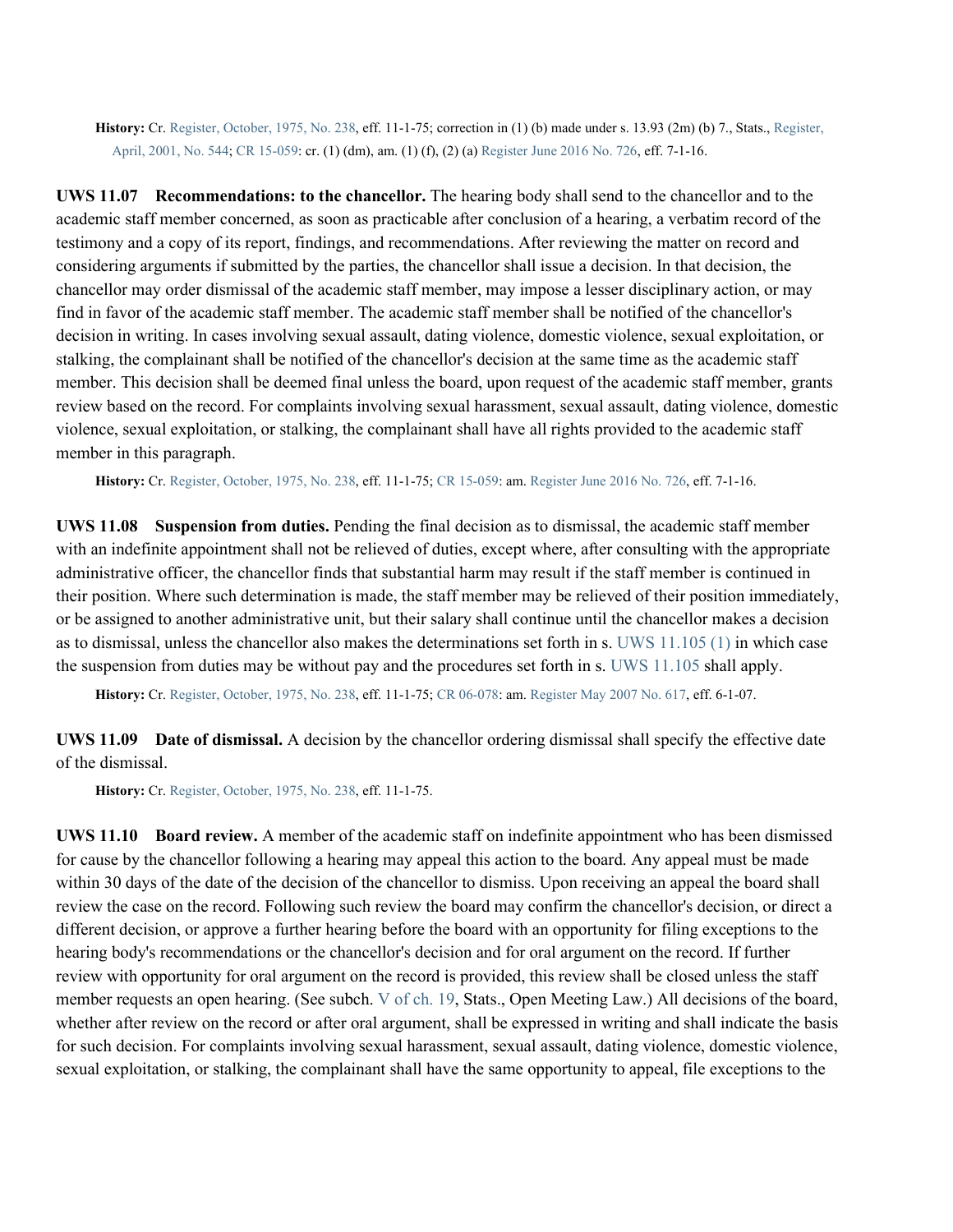recommendations of the hearing committee or chancellor, and oral arguments, as provided to the academic staff member.

**History:** Cr. [Register, October, 1975, No. 238,](https://docs.legis.wisconsin.gov/document/register/238/B/toc) eff. 11-1-75; correction made under s. 13.93 (2m) (b) 7., Stats.[, Register, April,](https://docs.legis.wisconsin.gov/document/register/544/B/toc)  [2001, No. 544;](https://docs.legis.wisconsin.gov/document/register/544/B/toc) [CR 15-059:](https://docs.legis.wisconsin.gov/document/cr/2015/59) am[. Register June 2016 No. 726,](https://docs.legis.wisconsin.gov/document/register/726/B/toc) eff. 7-1-16.

**UWS 11.101 Dismissal for cause in special cases - indefinite academic staff appointments.** A member of the academic staff holding an indefinite appointment may be dismissed for serious criminal misconduct, as defined in s. [UWS 11.102.](https://docs.legis.wisconsin.gov/document/administrativecode/UWS%2011.102)

**History:** [CR 06-078:](https://docs.legis.wisconsin.gov/document/cr/2006/78) cr[. Register May 2007 No. 617,](https://docs.legis.wisconsin.gov/document/register/617/B/toc) eff. 6-1-07.

## **UWS 11.102 Serious criminal misconduct.**

**(1)** In this chapter, "serious criminal misconduct" means:

**(a)** Pleading guilty or no contest to, or being convicted of a felony, in state or federal court, where one or more of the conditions in par. [\(b\),](https://docs.legis.wisconsin.gov/document/administrativecode/UWS%2011.102(1)(b)) [\(c\),](https://docs.legis.wisconsin.gov/document/administrativecode/UWS%2011.102(1)(c)) [\(d\),](https://docs.legis.wisconsin.gov/document/administrativecode/UWS%2011.102(1)(d)) or [\(e\)](https://docs.legis.wisconsin.gov/document/administrativecode/UWS%2011.102(1)(e)) are present, and the felony involves any of the following:

**1.** Causing serious physical injury to another person.

- **2.** Creating a serious danger to the personal safety of another person.
- **3.** Sexual assault.
- **4.** Theft, fraud or embezzlement.
- **5.** Criminal damage to property.
- **6.** Stalking or harassment.
- **(b)** A substantial risk to the safety of members of the university community or others is posed.

**(c)** The university's ability, or the ability of the academic staff member's colleagues, to fulfill teaching, research or public service missions is seriously impaired.

**(d)** The academic staff member's fitness or ability to fulfill the duties of their position is seriously impaired.

**(e)** The opportunity of students to learn, do research, or engage in public service is seriously impaired.

**(2)** Conduct, expressions, or beliefs which are constitutionally protected, or protected by the principles of academic freedom, shall not constitute serious criminal misconduct.

**(3)** Except as otherwise expressly provided, an academic staff member who has engaged in serious criminal misconduct shall be subject to the procedures set forth in ss. [UWS 11.103](https://docs.legis.wisconsin.gov/document/administrativecode/UWS%2011.103) to [11.106.](https://docs.legis.wisconsin.gov/document/administrativecode/UWS%2011.106)

**(4)** Any act required or permitted by ss. [UWS 11.103](https://docs.legis.wisconsin.gov/document/administrativecode/UWS%2011.103) to [11.106](https://docs.legis.wisconsin.gov/document/administrativecode/UWS%2011.106) to be done by the chancellor may be delegated to the provost or another designee pursuant to institutional policies forwarded to the Board of Regents under s. [UWS](https://docs.legis.wisconsin.gov/document/administrativecode/UWS%209.02)  [9.02.](https://docs.legis.wisconsin.gov/document/administrativecode/UWS%209.02)

**(5)** "Affected party" means any student, employee, or visitor, or an individual participating in a university program or activity, who is a victim of serious criminal misconduct by an academic staff member.

**History:** [CR 06-078:](https://docs.legis.wisconsin.gov/document/cr/2006/78) cr[. Register May 2007 No. 617,](https://docs.legis.wisconsin.gov/document/register/617/B/toc) eff. 6-1-07[; 2015 Wis. Act 330](https://docs.legis.wisconsin.gov/document/acts/2015/330) s[. 20:](https://docs.legis.wisconsin.gov/document/acts/2015/330,%20s.%2020) am. (4[\) Register April 2016 No. 724,](https://docs.legis.wisconsin.gov/document/register/724/B/toc) eff. 5-1-16.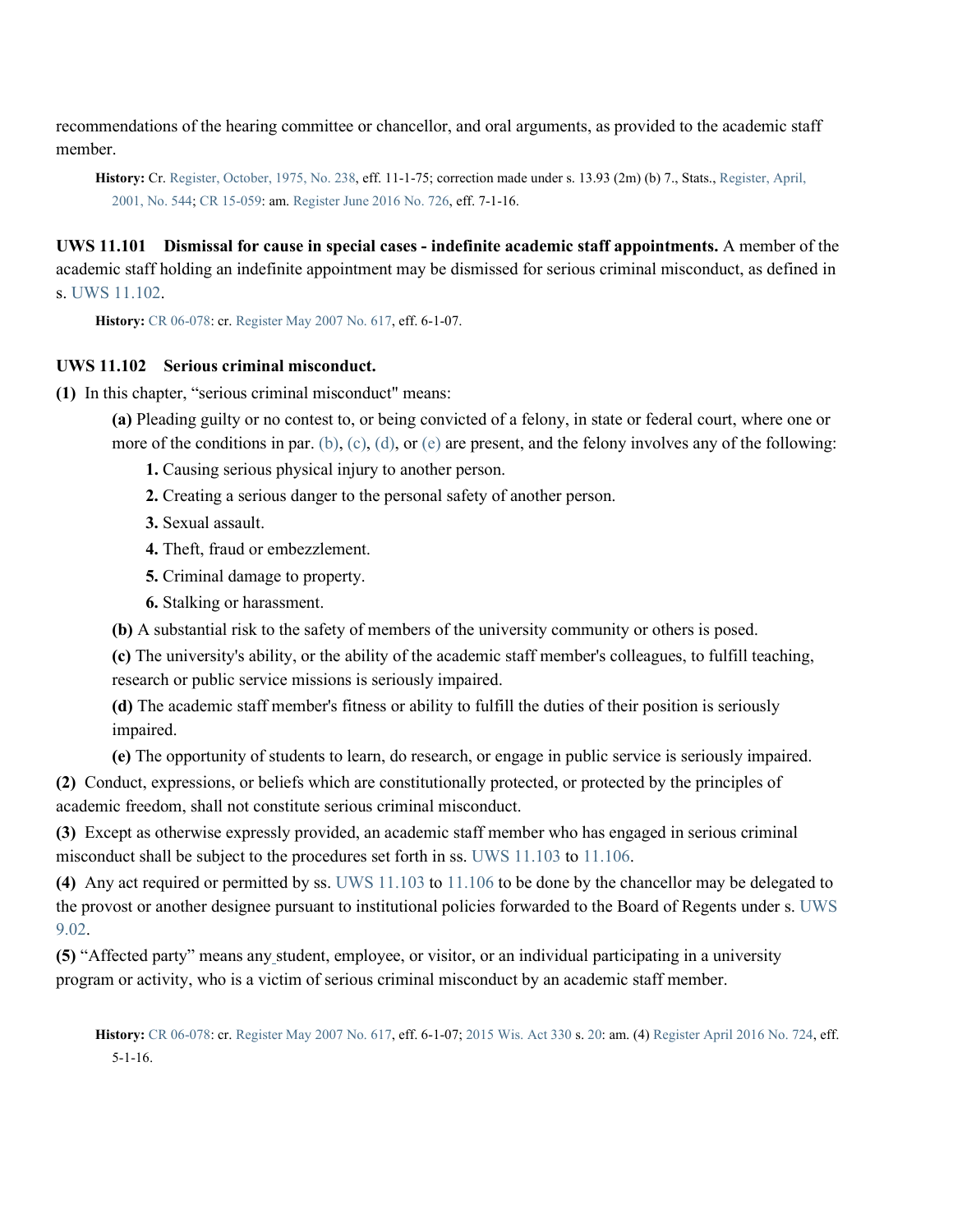**UWS 11.103 Reporting responsibility.** Any academic staff member who is charged with, pleads guilty or no contest to, or is convicted of a felony of a type listed in s. [UWS 11.102 \(1\) \(a\),](https://docs.legis.wisconsin.gov/document/administrativecode/UWS%2011.102(1)(a)) in state or federal court, shall immediately report that fact to the chancellor.

**History:** [CR 06-078:](https://docs.legis.wisconsin.gov/document/cr/2006/78) cr[. Register May 2007 No. 617,](https://docs.legis.wisconsin.gov/document/register/617/B/toc) eff. 6-1-07.

#### **UWS 11.104 Expedited process.**

**(1)** Whenever the chancellor of an institution within the University of Wisconsin System receives a report under s. [UWS 11.103](https://docs.legis.wisconsin.gov/document/administrativecode/UWS%2011.103) or other credible information that an academic staff member holding an indefinite appointment has pleaded guilty or no contest to, or has been convicted of a felony of a type listed in s. [UWS 11.102 \(1\) \(a\),](https://docs.legis.wisconsin.gov/document/administrativecode/UWS%2011.102(1)(a)) in state or federal court, the chancellor shall:

**(a)** Within 3 working days of receipt of the report or information, inform the academic staff member of its receipt and, after consulting with appropriate institutional governance representatives, appoint an investigator to investigate the report or information and advise the chancellor as to whether to proceed under this section or ss. [UWS 11.02](https://docs.legis.wisconsin.gov/document/administrativecode/UWS%2011.02) to [11.10](https://docs.legis.wisconsin.gov/document/administrativecode/UWS%2011.10) or ss. UWS 11.13 to 11.26. If the identity of an affected party is known to the university, the university shall make a reasonable attempt to notify the affected party of the report or information at the same time as the academic staff member.

**(b)** Upon appointing an investigator and notifying the academic staff member, afford the academic staff member 3working days in which to request that the investigator be disqualified on grounds of lack of impartiality or other cause. In the event that the chancellor determines that a request for disqualification should be granted, the chancellor shall, within 2 working days of the determination, appoint a different investigator. The academic staff member shall have the opportunity to request that any second or subsequent investigators be disqualified on grounds of lack of impartiality or other cause.

**(2)** The investigator shall be complete and file a report with the chancellor not later than 10 working days following the investigator's appointment.

**(3)** Within 3 working days of receipt of the investigator's report, the chancellor shall consult with appropriate institutional governance representatives and decide whether to seek dismissal of the academic staff member pursuant to ss. [UWS 11.101](https://docs.legis.wisconsin.gov/document/administrativecode/UWS%2011.101) to [11.106,](https://docs.legis.wisconsin.gov/document/administrativecode/UWS%2011.106) to seek dismissal of the academic staff member pursuant to ss. [UWS 11.02](https://docs.legis.wisconsin.gov/document/administrativecode/UWS%2011.02) to [11.10,](https://docs.legis.wisconsin.gov/document/administrativecode/UWS%2011.10) to seek dismissal of the academic staff member pursuant to ss. UWS 11.13 to 11.26, to seek an alternative disciplinary sanction, or to discontinue the proceedings.

**(a)** If the chancellor decides to seek dismissal of the academic staff member pursuant to ss. [UWS 11.101](https://docs.legis.wisconsin.gov/document/administrativecode/UWS%2011.101) to [11.106,](https://docs.legis.wisconsin.gov/document/administrativecode/UWS%2011.106) the chancellor shall file charges within 2 working days of reaching the decision.

**(b)** If the chancellor decides to seek dismissal of the academic staff member pursuant to ss. [UWS 11.02](https://docs.legis.wisconsin.gov/document/administrativecode/UWS%2011.02) to [11.10](https://docs.legis.wisconsin.gov/document/administrativecode/UWS%2011.10) or UWS 11.13 to 11.26, the chancellor shall proceed in accordance with the provisions of those sections of this chapter and implementing institutional policies. If, during the course of proceedings under ss. [UWS 11.02](https://docs.legis.wisconsin.gov/document/administrativecode/UWS%2011.02) to [11.10](https://docs.legis.wisconsin.gov/document/administrativecode/UWS%2011.10) or ss. UWS 11.13 to 11.26, the chancellor receives a report under s[. UWS 11.103](https://docs.legis.wisconsin.gov/document/administrativecode/UWS%2011.103) or other credible information that the academic staff member has pleaded guilty or no contest to or has been convicted of a felony of a type listed in s. [UWS 11.102 \(1\) \(a\),](https://docs.legis.wisconsin.gov/document/administrativecode/UWS%2011.102(1)(a)) and one or more of the factors listed in s. [UWS 11.102 \(1\) \(b\)](https://docs.legis.wisconsin.gov/document/administrativecode/UWS%2011.102(1)(b)) through [\(e\)](https://docs.legis.wisconsin.gov/document/administrativecode/UWS%2011.102(1)(e)) are present, the chancellor may, at that point, elect to follow the procedures for dismissal pursuant to this section.

**(c)** If the chancellor decides to seek an alternative disciplinary sanction, the procedures under ch. [UWS 13](https://docs.legis.wisconsin.gov/document/administrativecode/ch.%20UWS%2013) or ss. UWS 11.13 to 11.26, and implementing institutional policies, shall be followed.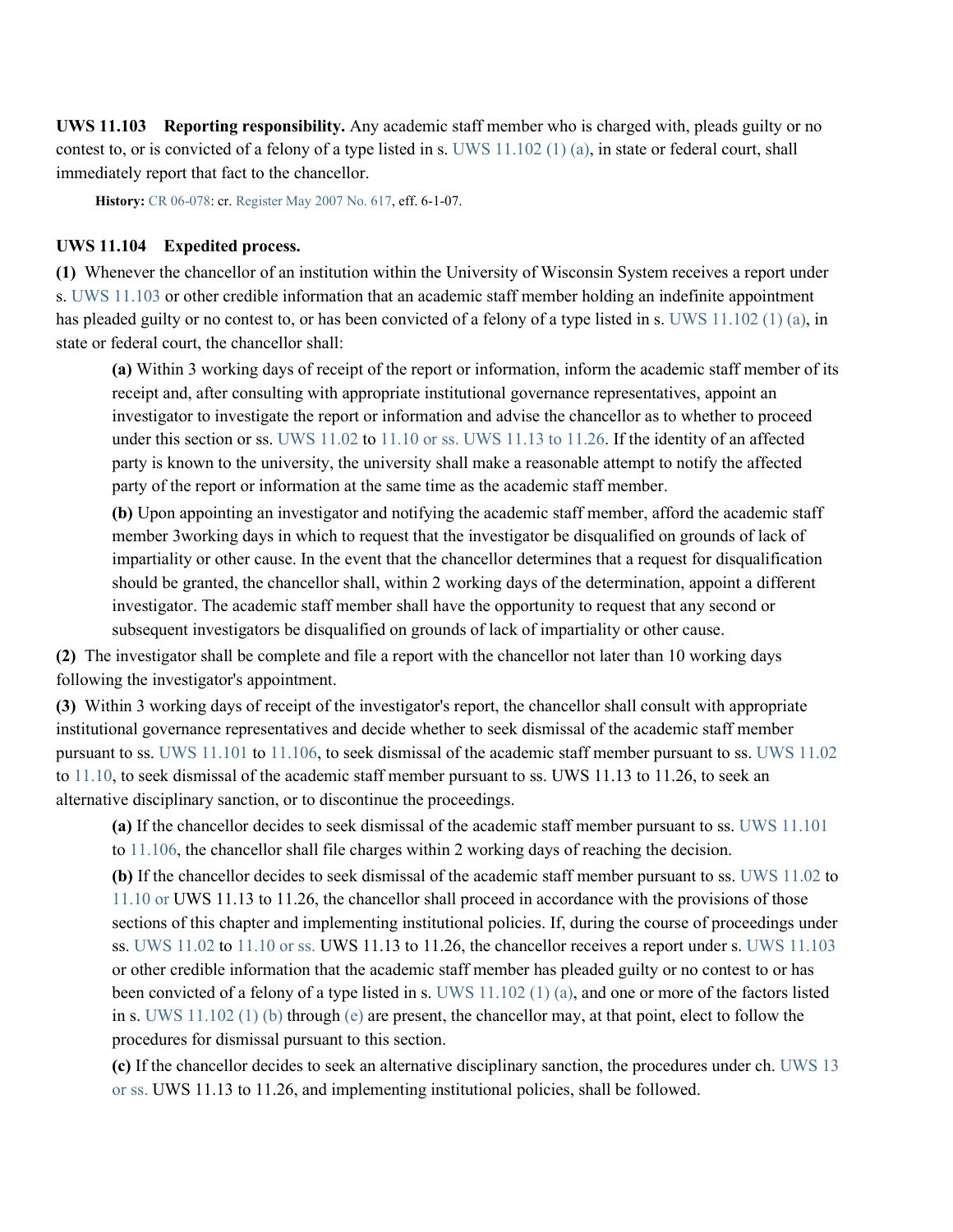**(4)** If charges seeking dismissal are filed under sub. [\(3\) \(a\),](https://docs.legis.wisconsin.gov/document/administrativecode/UWS%2011.104(3)(a)) the academic staff member shall be afforded a hearing before the institutional standing committee charged with hearing dismissal cases and making recommendations under s. [UWS 11.03.](https://docs.legis.wisconsin.gov/document/administrativecode/UWS%2011.03) The hearing shall provide the procedural guarantees enumerated under ss. [UWS 11.05](https://docs.legis.wisconsin.gov/document/administrativecode/UWS%2011.05) to [11.06,](https://docs.legis.wisconsin.gov/document/administrativecode/UWS%2011.06) except that the hearing must be concluded, and written findings and a recommendation to the chancellor must be prepared, within 15 working days of the filing of charges.

**(5)** Within 3 working days of receipt of the findings and recommendation of the committee under sub[. \(4\),](https://docs.legis.wisconsin.gov/document/administrativecode/UWS%2011.104(4)) the chancellor shall prepare a written decision on the matter. In the decision, the chancellor may order dismissal of the staff member, may impose a lesser disciplinary action, or may find in favor of the staff member. The staff member shall be notified of the chancellor's decision in writing. If the identity of an affected party is known to the university, the university shall make a reasonable attempt to provide the affected party a copy of the chancellor's final decision at the same time as the academic staff member.

This decision shall be deemed final unless the board, upon request of the academic staff member, grants a review based on the record.

**(6)** The administration or its representatives shall have the burden of proof to show that just cause exists for dismissal under this chapter. The administration must demonstrate by clear and convincing evidence that the academic staff member engaged in serious criminal misconduct, as defined in s. [UWS 11.102](https://docs.legis.wisconsin.gov/document/administrativecode/UWS%2011.102)

**(7)** The chair of the academic staff hearing body, subject to the approval of the chancellor, may extend the time limits set forth in this section if the parties are unable to obtain, in a timely manner, relevant and material testimony, physical evidence or records, or where due process otherwise requires.

**History:** [CR 06-078:](https://docs.legis.wisconsin.gov/document/cr/2006/78) cr[. Register May 2007 No. 617,](https://docs.legis.wisconsin.gov/document/register/617/B/toc) eff. 6-1-07[; CR 15-059:](https://docs.legis.wisconsin.gov/document/cr/2015/59) am. (1) (a), (b), (5), r. and recr. (6) Register June 2016 [No. 726,](https://docs.legis.wisconsin.gov/document/register/726/B/toc) eff. 7-1-16.

### **UWS 11.105 Temporary suspension from duties without pay.**

**(1)** The chancellor, after consulting with appropriate academic staff governance representatives, may suspend an academic staff member holding an indefinite appointment from duties without pay pending the final decision as to dismissal where:

**(a)** The academic staff member has been charged with a felony of a type listed in s. [UWS 11.102 \(1\) \(a\)](https://docs.legis.wisconsin.gov/document/administrativecode/UWS%2011.102(1)(a)) and the chancellor, after following the provisions of s. [UWS 11.104 \(1\)](https://docs.legis.wisconsin.gov/document/administrativecode/UWS%2011.104(1)) through [\(3\),](https://docs.legis.wisconsin.gov/document/administrativecode/UWS%2011.104(3)) finds, in addition, that there is a substantial likelihood 1) that one or more of the conditions listed in s. [UWS 11.102 \(1\) \(b\)](https://docs.legis.wisconsin.gov/document/administrativecode/UWS%2011.102(1)(b)) through [\(e\)](https://docs.legis.wisconsin.gov/document/administrativecode/UWS%2011.102(1)(e)) are present, and 2) that the academic staff member has engaged in the conduct as alleged; or

**(b)** The academic staff member is unable to report for work due to incarceration, conditions of bail or similar cause; or

**(c)** The academic staff member has pleaded guilty or no contest to or been convicted of a felony of the type listed in s. UWS  $11.102(1)$  (a) and one or more of the conditions in s. UWS  $11.102(1)$  (b) through [\(e\)](https://docs.legis.wisconsin.gov/document/administrativecode/UWS%2011.102(1)(e)) are present.

**(2)** If the chancellor finds that the conditions in sub. [\(1\)](https://docs.legis.wisconsin.gov/document/administrativecode/UWS%2011.105(1)) are present, he or she shall immediately notify the academic staff member, in writing, of the intent to impose a suspension without pay, and shall, within 2 working days, provide the academic staff member with an opportunity to be heard with regard to the matter. The academic staff member may be represented by counsel or another at this meeting.

**(3)**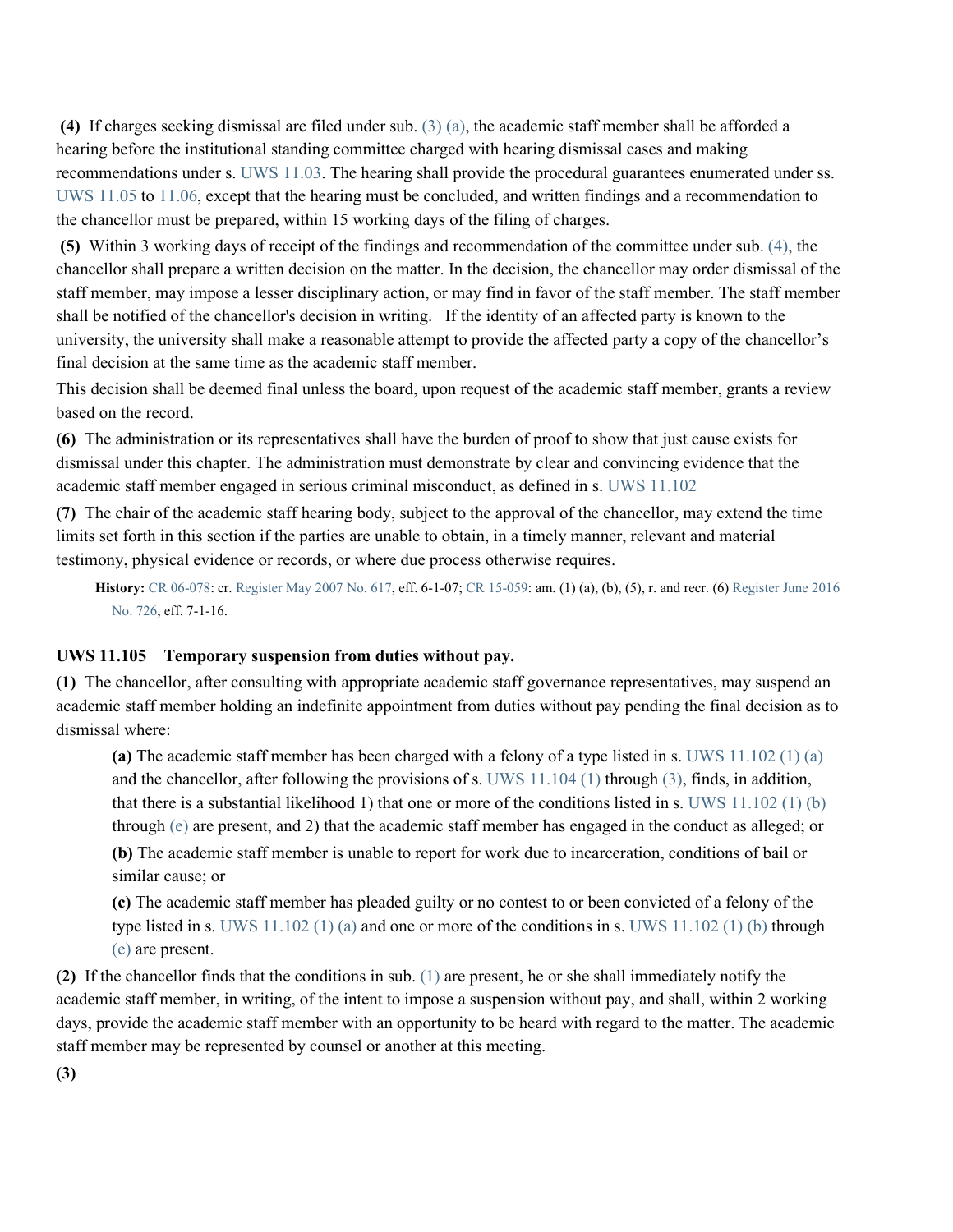**(a)** If, after affording the academic staff member the opportunity to be heard, the chancellor determines to suspend without pay, the chancellor shall inform the academic staff member of the suspension, in writing. The chancellor's decision to suspend without pay under this section shall be final, except that:

**(b)** If the chancellor later determines that the academic staff member should not be dismissed the chancellor may discontinue the proceedings, or may impose a lesser penalty, and except as provided in par. [\(c\),](https://docs.legis.wisconsin.gov/document/administrativecode/UWS%2011.105(3)(c)) shall order the payment of back pay for any period of the suspension for which the academic staff member was willing and able to report for work;

**(c)** If the chancellor later determines, under par[. \(a\)](https://docs.legis.wisconsin.gov/document/administrativecode/UWS%2011.105(3)(a)) or [\(b\),](https://docs.legis.wisconsin.gov/document/administrativecode/UWS%2011.105(3)(b)) to recommend or impose as a lesser penalty the suspension of the academic staff member without pay, then any period of suspension without pay so recommended or ordered shall be offset by the period of any suspension without pay actually served by the academic staff member.

**(4)** If, after affording the academic staff member the opportunity to be heard, the chancellor determines that the conditions in sub[. \(1\)](https://docs.legis.wisconsin.gov/document/administrativecode/UWS%2011.105(1)) are not present or that a suspension without pay is otherwise not warranted, the provisions of s[. UWS 11.08](https://docs.legis.wisconsin.gov/document/administrativecode/UWS%2011.08) shall apply.

**History:** [CR 06-078:](https://docs.legis.wisconsin.gov/document/cr/2006/78) cr[. Register May 2007 No. 617,](https://docs.legis.wisconsin.gov/document/register/617/B/toc) eff. 6-1-07.

**UWS 11.106 Board review.** A member of the academic staff on an indefinite appointment who has been dismissed for serious criminal misconduct may appeal this action to the board as provided in s. [UWS](https://docs.legis.wisconsin.gov/document/administrativecode/UWS%2011.10)  [11.10.](https://docs.legis.wisconsin.gov/document/administrativecode/UWS%2011.10) If the identity of an affected party is known to the university, the board shall make a reasonable attempt to notify the affected party of its decision at the same time as the academic staff member.

**History:** [CR 06-078:](https://docs.legis.wisconsin.gov/document/cr/2006/78) cr[. Register May 2007 No. 617,](https://docs.legis.wisconsin.gov/document/register/617/B/toc) eff. 6-1-07.

**UWS 11.11 Dismissal for cause-fixed term or probationary academic staff appointments.** A member of the academic staff holding a probationary appointment, or a member of the academic staff holding a fixed term appointment and having completed an initial specified period of time, may be dismissed prior to the end of the contract term only for just cause or for reasons of budget or program under ch. [UWS 12.](https://docs.legis.wisconsin.gov/document/administrativecode/ch.%20UWS%2012) A nonrenewal of such an appointment is not a dismissal under this section. A dismissal shall not become effective until the individual concerned has received a written notification of specific charges and has been offered an opportunity for a hearing before the appropriate dean or director or his/her designee. If such hearing is requested, a determination of just cause and notification of dismissal shall be made by the dean or director or designee. If no hearing is requested the dismissal is effected by the specifications in the original notification of charges. The hearing before the dean, director, or designee shall provide the academic staff member with an opportunity to present evidence and argument concerning the allegations. Dismissal shall be effective immediately on receipt of written notification of the decision of the dean or director or designee unless a different dismissal date is specified by the dean or director. Dismissals for cause shall be appealable by filing an appeal with the hearing body established under s. [UWS 11.03.](https://docs.legis.wisconsin.gov/document/administrativecode/UWS%2011.03) The burden of proof as to the existence of just cause on appeal shall be on the administration or the authorized official. The provisions of s[. UWS 11.04,](https://docs.legis.wisconsin.gov/document/administrativecode/UWS%2011.04) procedural guarantees, contained in ss. [UWS 11.05](https://docs.legis.wisconsin.gov/document/administrativecode/UWS%2011.05) and [11.06](https://docs.legis.wisconsin.gov/document/administrativecode/UWS%2011.06) and the review provisions of s. [UWS 11.07,](https://docs.legis.wisconsin.gov/document/administrativecode/UWS%2011.07) shall be applicable to the appeal proceeding. In no event, however, shall a decision favorable to the appellant extend the term of the original appointment. If a proceeding on appeal is not concluded before the appointment expiration date, the academic staff member concerned may elect that such proceeding be carried to a final decision. Unless such election is made in writing, the proceeding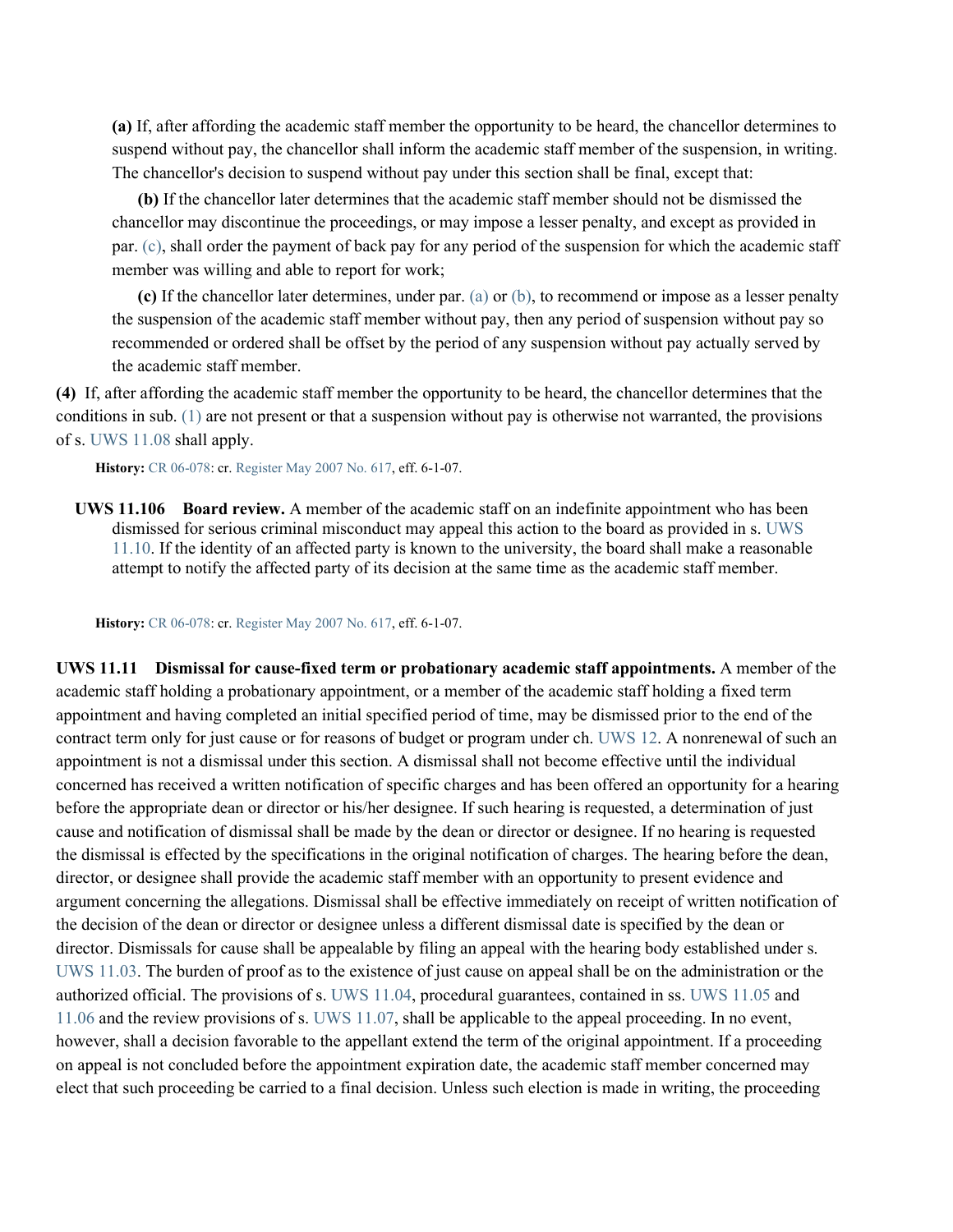shall be discontinued at the expiration of the appointment. If the chancellor ultimately decides in favor of the appellant, salary lost during the interim period between the effective date of dismissal and the date of the chancellor's decision or the end of the contract period, whichever is earlier, shall be restored. In those cases where the immediate supervisor of the academic staff member concerned is a dean or director, the chancellor shall, to avoid potential prejudice, designate an appropriate administrative officer to act for the dean or director under this section. For complaints involving sexual harassment, sexual assault, dating violence, domestic violence, or stalking, the complainant shall have all procedural rights provided to the academic staff member in this section and the standard of proof shall be by a preponderance of the evidence. Dismissal for cause and lesser discipline based on allegations of Title IX misconduct as defined in UWS 11.14 shall be governed by UWS 11.13 to UWS 11.26.\_

**History:** Cr. [Register, October, 1975, No. 238,](https://docs.legis.wisconsin.gov/document/register/238/B/toc) eff. 11-1-75[; CR 15-059:](https://docs.legis.wisconsin.gov/document/cr/2015/59) am[. Register June 2016 No. 726,](https://docs.legis.wisconsin.gov/document/register/726/B/toc) eff. 7-1-16.

**UWS 11.12 Dismissal for cause-teaching members of the academic staff.** The policies and procedures of each institution may provide that dismissal for cause of a member of the academic staff having teaching responsibilities and holding a probationary appointment or a fixed term appointment may proceed under ss. [UWS](https://docs.legis.wisconsin.gov/document/administrativecode/UWS%2011.02)  [11.02](https://docs.legis.wisconsin.gov/document/administrativecode/UWS%2011.02) to [11.10.](https://docs.legis.wisconsin.gov/document/administrativecode/UWS%2011.10) If the institutional policies and procedures do not specifically make such provisions, dismissal for cause shall be made pursuant to s. [UWS 11.11.](https://docs.legis.wisconsin.gov/document/administrativecode/UWS%2011.11) Dismissal for cause and lesser discipline based on allegations of Title IX misconduct as defined in UWS 11.14 shall be governed by UWS 11.13 to UWS 11.26.\_

**UWS 11.13 Dismissal for cause or lesser discipline for Title IX misconduct. (1)** The board may dismiss an academic staff member for cause, or impose lesser discipline on an academic staff member, for Title IX misconduct as those terms are defined in s. UWS 11.14 ,

**(2)** Title IX misconduct allegations against academic staff shall follow the disciplinary procedure in s. UWS 11.13 – s. UWS 11.26. An academic staff member may be dismissed only for just cause and may otherwise be disciplined only after due notice and hearing.

**(3)** The board's policy is that members of the academic staff are entitled to enjoy and exercise all rights of United States citizens and to perform their duties in accordance with appropriate professional codes of ethics. This policy shall be observed in determining whether or not just cause for dismissal, or grounds for other discipline, exists. The burden of proof of the existence of just cause for a dismissal, or grounds for other discipline, is on the administration.

**(4)** The academic staff member is presumed to be not responsible for the alleged Title IX misconduct until a final decision regarding responsibility is made at the conclusion of the disciplinary process. The burden of proof of the existence of just cause for a dismissal, or grounds other discipline, is on the university administration.

# **UWS 11.14 Definitions.**

As used in s. UWS 11.13-11.26, the following terms shall have the meaning given below:

**(1)** "Complainant" means any individual who is alleged to be the subject of Title IX misconduct, as defined in this section.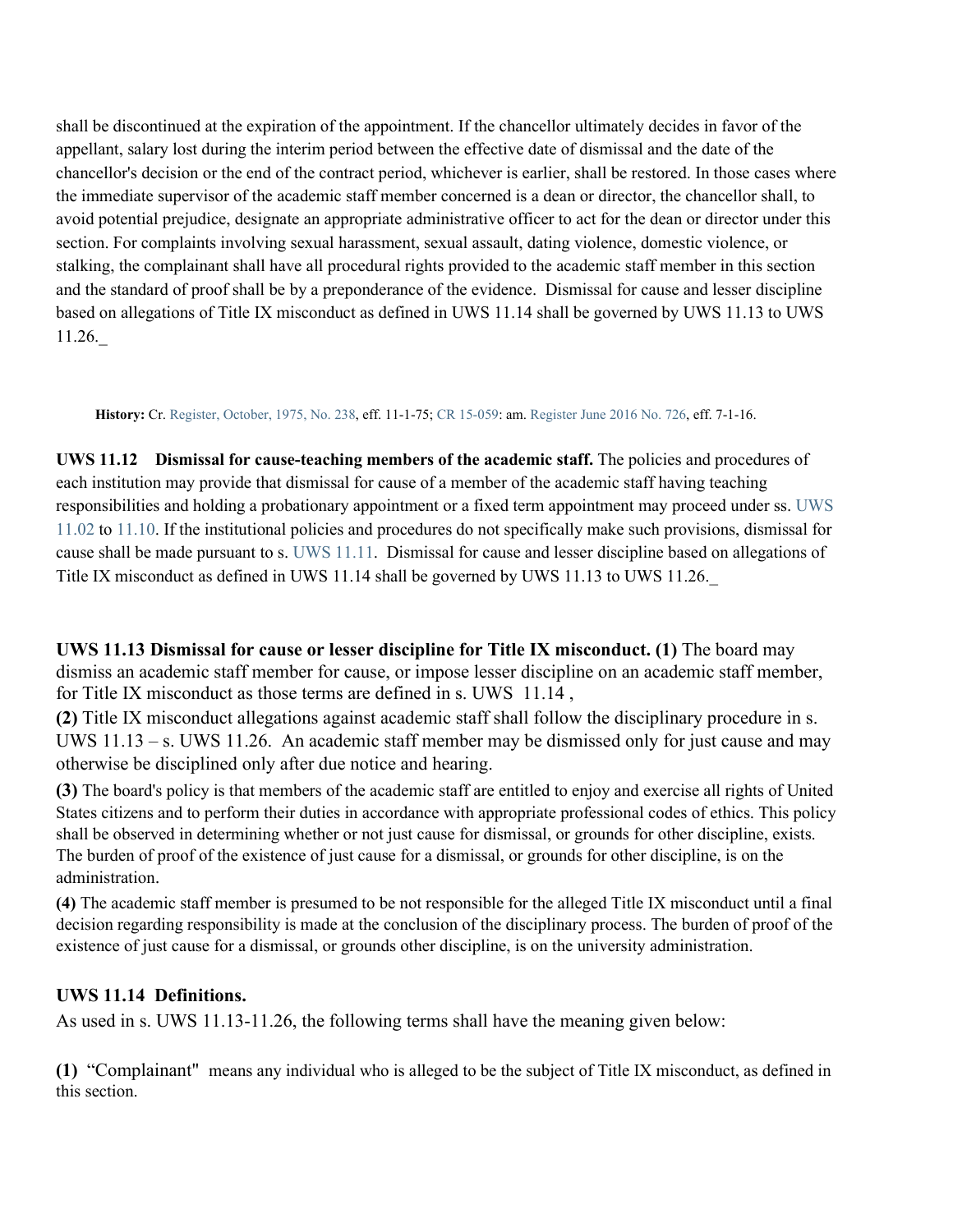**(2)** "Consent" means words or overt actions by a person who is competent to give informed consent, indicating a freely given agreement to engage in sexual activity or other activity referenced in the definition of sexual assault in this section. A person is unable to give consent if the person is incapacitated because of drugs, alcohol, physical or intellectual disability, or unconsciousness.

**(3)** "Consult" or "consulting" means thoroughly reviewing and discussing the relevant facts and discretionary issues.

**(4)** "Dating violence" means violence committed by a person who is or has been in a social relationship of a romantic or intimate nature with the complainant; and where the existence of such a relationship shall be determined based on a consideration of the following factors: the length of the relationship, the type of relationship, and the frequency of interaction between the persons involved in the relationship.

**(5)** "Domestic violence" means felony or misdemeanor crimes of violence committed by a current or former spouse or intimate partner of the complainant, by a person with whom the complainant shares a child in common, by a person who is cohabitating with or has cohabitated with the complainant as a spouse or intimate partner, by a person similarly situated to a spouse of the complainant under the domestic or family violence laws of Wisconsin, or by any other person against an adult or youth complainant who is protected from that person's acts under the domestic or family violence laws of Wisconsin. (See ss. 813.12(1)(am) and 968.075)

**(6) "**Education program or activity" means, for purposes of Title IX misconduct only, locations, events, or circumstances over which the university exercised substantial control over both the respondent and the context in which the misconduct occurred, and also includes any building owned or controlled by a student organization that is officially recognized by the university.

**(7) "**Formal complaint" is, for the purposes of a Title IX misconduct only, a document filed by a complainant or signed by the Title IX Coordinator alleging sexual harassment, sexual assault, dating violence, domestic violence, or stalking against an academic staff member and requesting that the institution investigate the allegations. At the time of filing of the formal complaint, the complainant must be participating in or attempting to participate in an educational program or activity. A formal complaint may be filed in person, by mail, or electronic mail, or any other method designated by the university. A formal complaint must include a physical or digital signature of the complainant or the Title IX Coordinator.

**(8)** "Incapacitation" means the state of being unable to physically and/or mentally make informed rational judgments and effectively communicate, and may include unconsciousness, sleep, or blackouts, and may result from the use of alcohol or other drugs. Where alcohol or other drugs are involved, evaluation of incapacitation requires an assessment of how the consumption of alcohol and/or drugs affects a person's decision-making ability; awareness of consequences; ability to make informed, rational judgments; capacity to appreciate the nature and quality of the act; or level of consciousness. The assessment is based on objectively and reasonably apparent indications of incapacitation when viewed from the perspective of a sober, reasonable person.

**(9)** "Preponderance of the evidence" means information that would persuade a reasonable person that a proposition is more probably true than not. It is a lower standard of proof than "clear and convincing evidence."

**(10)** "Respondent" means an individual who has been reported to be the perpetrator of Title IX misconduct as defined in this section.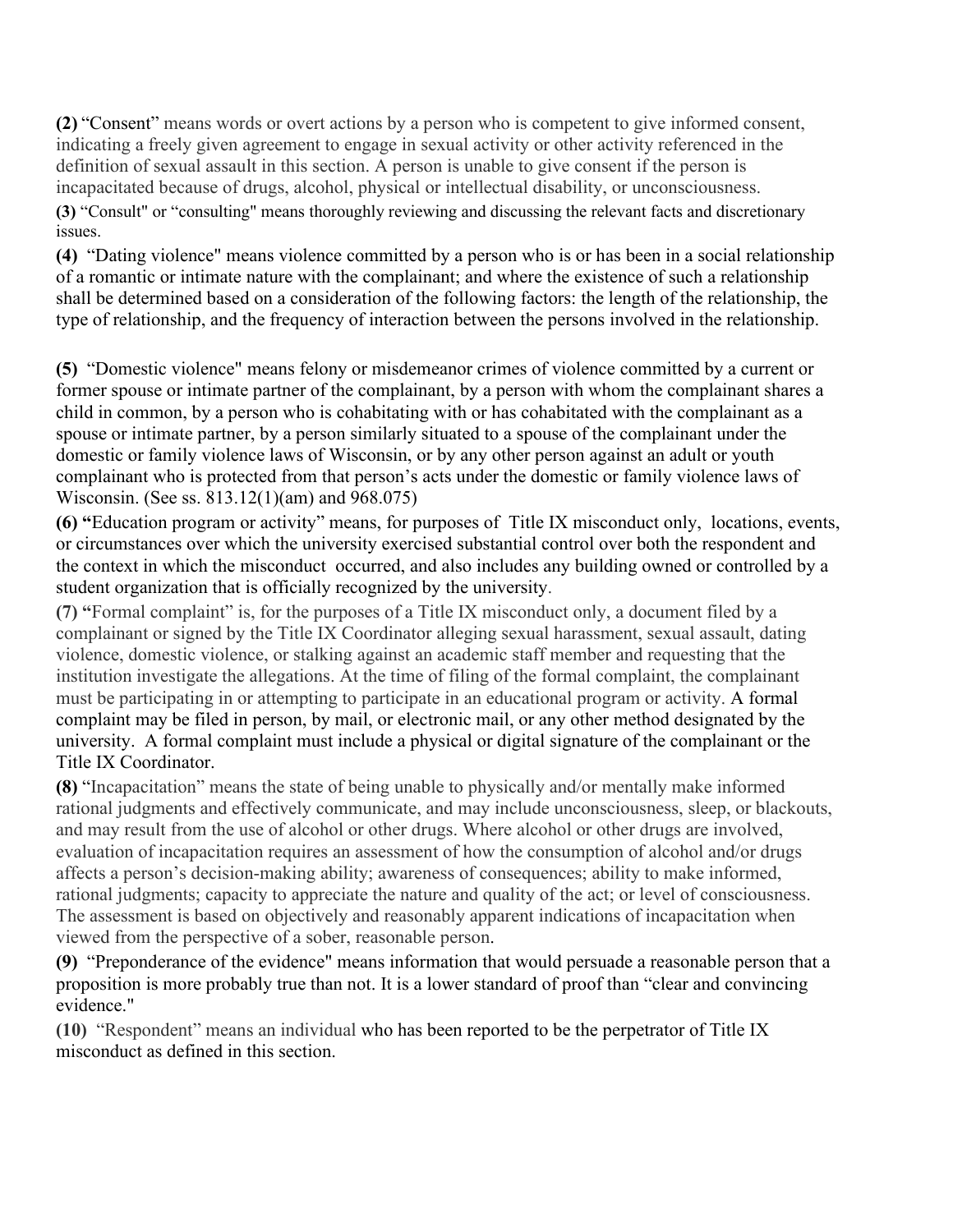**(11)** "Sexual assault" means an offense that meets the definition of rape, [fondling,](https://www.law.cornell.edu/definitions/index.php?width=840&height=800&iframe=true&def_id=3112f914903fb64936d08c8c15e2ea59&term_occur=999&term_src=Title:34:Subtitle:B:Chapter:VI:Part:668:Subpart:D:668.46) [incest,](https://www.law.cornell.edu/definitions/index.php?width=840&height=800&iframe=true&def_id=5ee45180f812d62eecc4e6aa2a0693b4&term_occur=999&term_src=Title:34:Subtitle:B:Chapter:VI:Part:668:Subpart:D:668.46) or [statutory](https://www.law.cornell.edu/definitions/index.php?width=840&height=800&iframe=true&def_id=d378725adf04ddf1e40cd14d6e338cca&term_occur=999&term_src=Title:34:Subtitle:B:Chapter:VI:Part:668:Subpart:D:668.46)  [rape](https://www.law.cornell.edu/definitions/index.php?width=840&height=800&iframe=true&def_id=d378725adf04ddf1e40cd14d6e338cca&term_occur=999&term_src=Title:34:Subtitle:B:Chapter:VI:Part:668:Subpart:D:668.46) as defined below. 20 U.S.C.  $1092(f)(6)(A)(v)$ , 34 CFR 668.46(a).

a) Rape: The penetration, no matter how slight, of the vagina or anus with any body part or object, or oral penetration by a sex organ of the complainant, without the consent of the complainant.

b) Fondling: The touching of the private body parts of the complainant for the purpose of sexual gratification, without the consent of the complainant, including instances where the complainant is incapable of giving consent because of their age or because of their temporary or permanent mental incapacity.

c) Incest: Sexual intercourse between persons who are related to each other within the degrees wherein marriage is prohibited by law (See s. 944.06, Stats.)

d) Statutory Rape: Sexual intercourse with a complainant who is under the statutory age of consent (See s. 948.02, Stats.)

**(12)** "Sexual harassment" means conduct on the basis of sex that satisfies one or more of the following:

- a) An employee of the institution conditions the provision of an aid, benefit, or service of the institution directly or indirectly on an individual's participation in unwelcome sexual conduct;
- b) Unwelcome conduct of a sexual nature directed towards a student, an employee, or a person participating in a program or activity of the university that, when using the legal "reasonable person" standard:

Is so severe, pervasive, and objectively offensive that it effectively denies the person equal access to the institution's education program or activity.

**(13)** "Stalking" means engaging in a course of conduct directed at the complainant that would cause a reasonable person to fear for their safety or the safety of others; or suffer substantial emotional distress.

**(14)** "Title IX misconduct" means sexual harassment, sexual assault, stalking, dating violence, or domestic violence as defined in this section.

**UWS\_11.15 Application of Title IX misconduct disciplinary procedure.** This disciplinary procedure for Title IX misconduct will be used only when all of the following requirements are met:

**(1)** There is a complaint alleging Title IX misconduct on the basis of sex.

**(2)** The conduct occurred in the United States.

**(3)** The conduct occurred within the university's programs or activities.

**(4)** The complainant must be participating in or attempting to participate in the education program or activity of the university at the time of filing the complaint.

**(5)** The complainant or Title IX Coordinator have submitted a written formal complaint.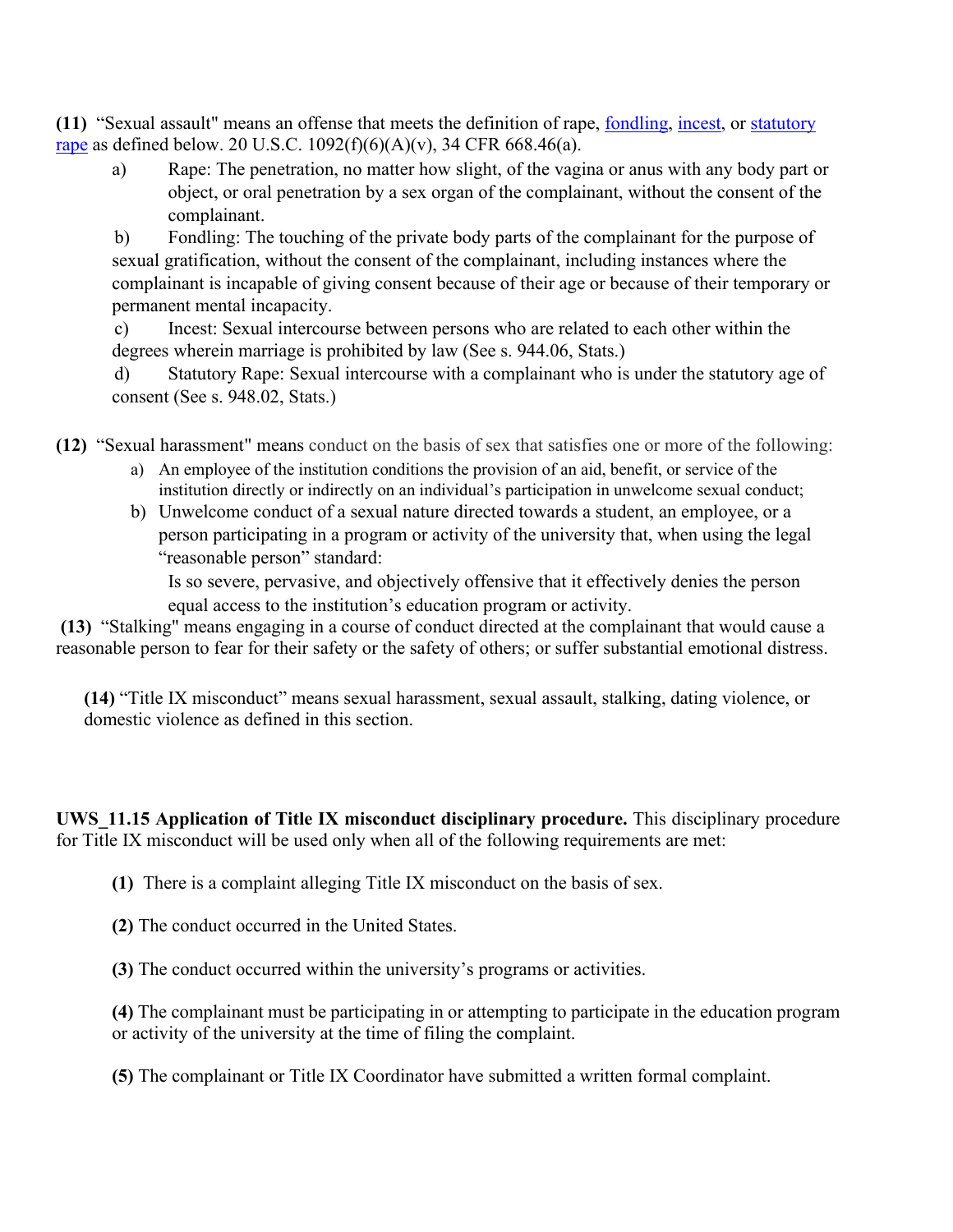**UWS 11.16** Dismissal of formal Title IX complaint and related appeal. (1) The university must dismiss formal complaints consisting of allegations that:

- (a) Would not constitute Title IX misconduct if proved;
- (b) Did not occur in a university education program or activity; or
- (c) Did not involve actions against someone physically located in the United States.

**(2)** The university may dismiss formal complaints when:

- (a) The complainant formally requests in writing to withdraw the formal complaint;
- (b) The academic staff member is no longer employed by the university; or

(c) Specific circumstances prevent the university from gathering evidence sufficient to reach a determination on the allegations contained in the formal complaint.

**(3)** The university generally shall decide whether to dismiss a formal complaint within 30 days of receipt of the formal complaint, but the university may extend that timeline as necessary. If a formal complaint is dismissed, then the university must provide notice of the dismissal and reasons therefore to the academic staff member and complainant in writing.

**(4)** Within 20 days of receipt of the notice of dismissal, the complainant or academic staff member may appeal the dismissal by filing a written appeal with the chancellor. The complainant or academic staff member may appeal on the following bases:

(a) Procedural irregularity that affected the outcome of the matter;

(b) New evidence that was not reasonably available at the time of the dismissal that could affect the outcome of the matter; or

(c) The university employee making the dismissal decision had a conflict of interest or bias for the academic staff member or against the complainant, or against complainants or respondents generally, that affected the dismissal decision.

**(5)** The chancellor shall provide the academic staff member and complainant the opportunity to provide a written statement supporting or challenging the dismissal. The chancellor shall simultaneously issue a decision to the complainant and the academic staff member within 30 days of receipt of a written appeal. The chancellor's decision on the appeal of a dismissal shall be final.

**(6)** Title IX formal complaint does not preclude the university from otherwise pursuing discipline or dismissal against the academic staff member under other administrative rules or university policies.

**UWS 11.17 Investigation of Title IX misconduct allegations. (1) Unless the university dismisses a formal** complaint, the university shall appoint an investigator to conduct an investigation of the allegations in the formal complaint.

**(2)** The investigator shall provide the academic staff member and the complainant with a notice of investigation. The notice must include: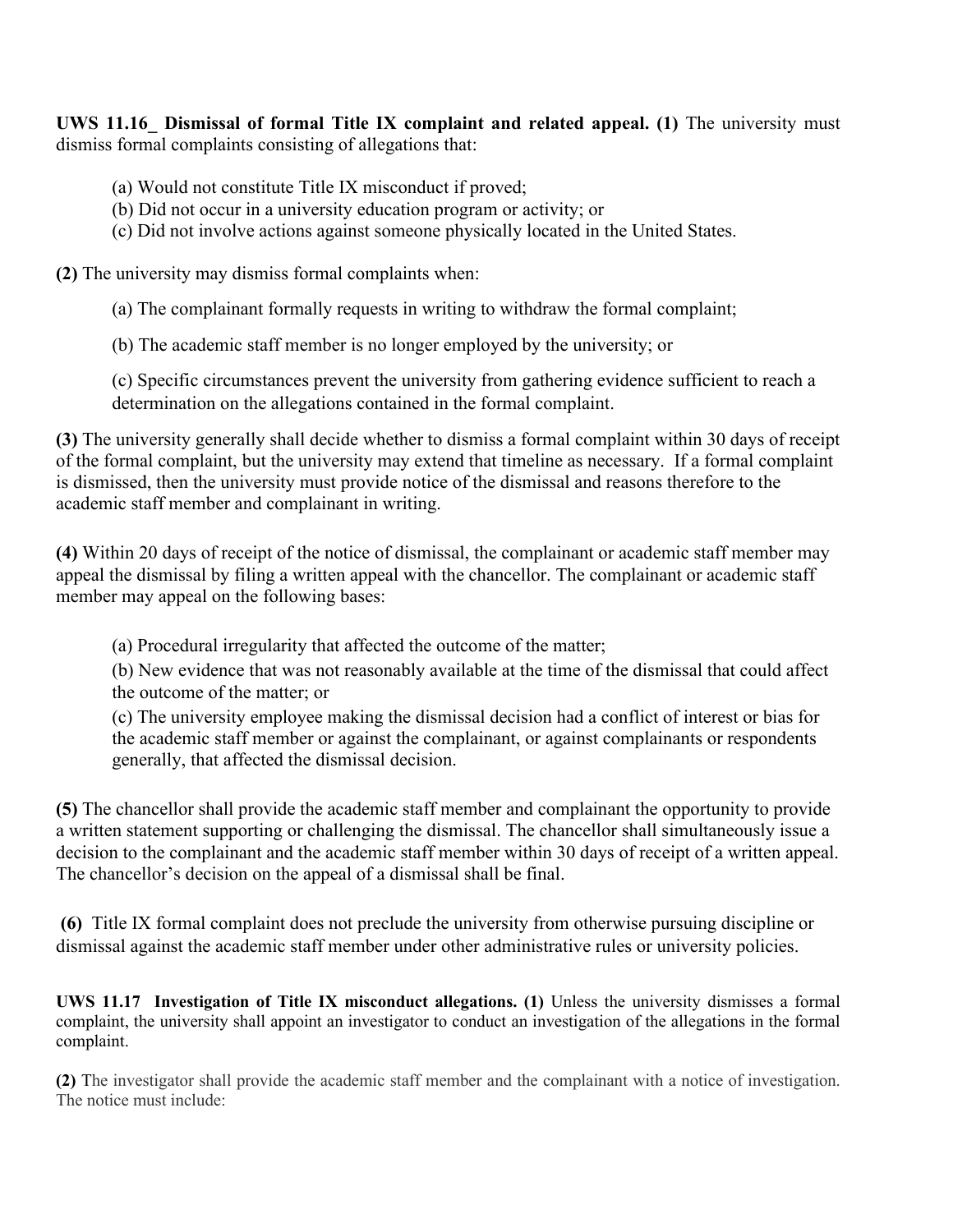- (a) The grievance process, including informal resolution options;
- (b) The allegations of Title IX misconduct with sufficient detail for the academic staff member to prepare a response to the allegations, including but not limited to, the identity of the complainant as well as the date and location of the incident(s) if available;
- (c) A statement affirming the academic staff member is presumed not responsible for the alleged violation until the disciplinary process finds otherwise;
- (d) The academic staff member and complainant have the right to an advisor of their choice;
- (e) The academic staff member and complainant have the right to inspect and review the evidence; and
- (f) Information about any code of conduct rules which prohibit the academic staff member or the complainant from knowingly making false statements or submitting false information during the disciplinary process.

**(3)**. The parties must receive an amended notice of investigation any time additional charges are added during the course of an investigation. Formal complaints involving more than one complainant or respondent may be consolidated if they arise out of the same facts or circumstances.

**(4)** The university's investigator must:

- (a) Provide both the academic staff member and the complainant an equal opportunity to provide witnesses (including fact and expert witnesses) who may be interviewed by the investigators and other inculpatory and exculpatory evidence;
- (b) Not restrict the ability of either the academic staff member or complainant to discuss the allegations under investigation or to gather and present relevant evidence;
- (c) Provide the academic staff member and complainant the same opportunity to be accompanied by an advisor of their choice during meetings relating to the investigation but may limit the participation by the advisor so long as those limits are applied equally;
- (d) Provide both the academic staff member and the complainant an equal opportunity to inspect and review any evidence obtained as part of the investigation that is directly related to the allegations raised in a formal complaint, including evidence upon which the university does not intend to rely in reaching a determination regarding responsibility, and inculpatory or exculpatory evidence whether obtained from an academic staff member, complainant, or other source, so that the academic staff member and complainant can meaningfully respond to the evidence prior to conclusion of the investigation.

**(5)** As part of its investigation and disciplinary process, the university cannot access, consider, disclose, or otherwise use an academic staff member's or complainant's records that are made or maintained by a physician, psychiatrist, psychologist, or other recognized professional or paraprofessional acting in the professional's or paraprofessional's capacity, or assisting in that capacity, and which are made and maintained in connection with the provision of treatment to the academic staff member or complainant, unless the university obtains the academic staff member's or complainant's voluntary, written consent to do so in relation to the investigation and disciplinary process.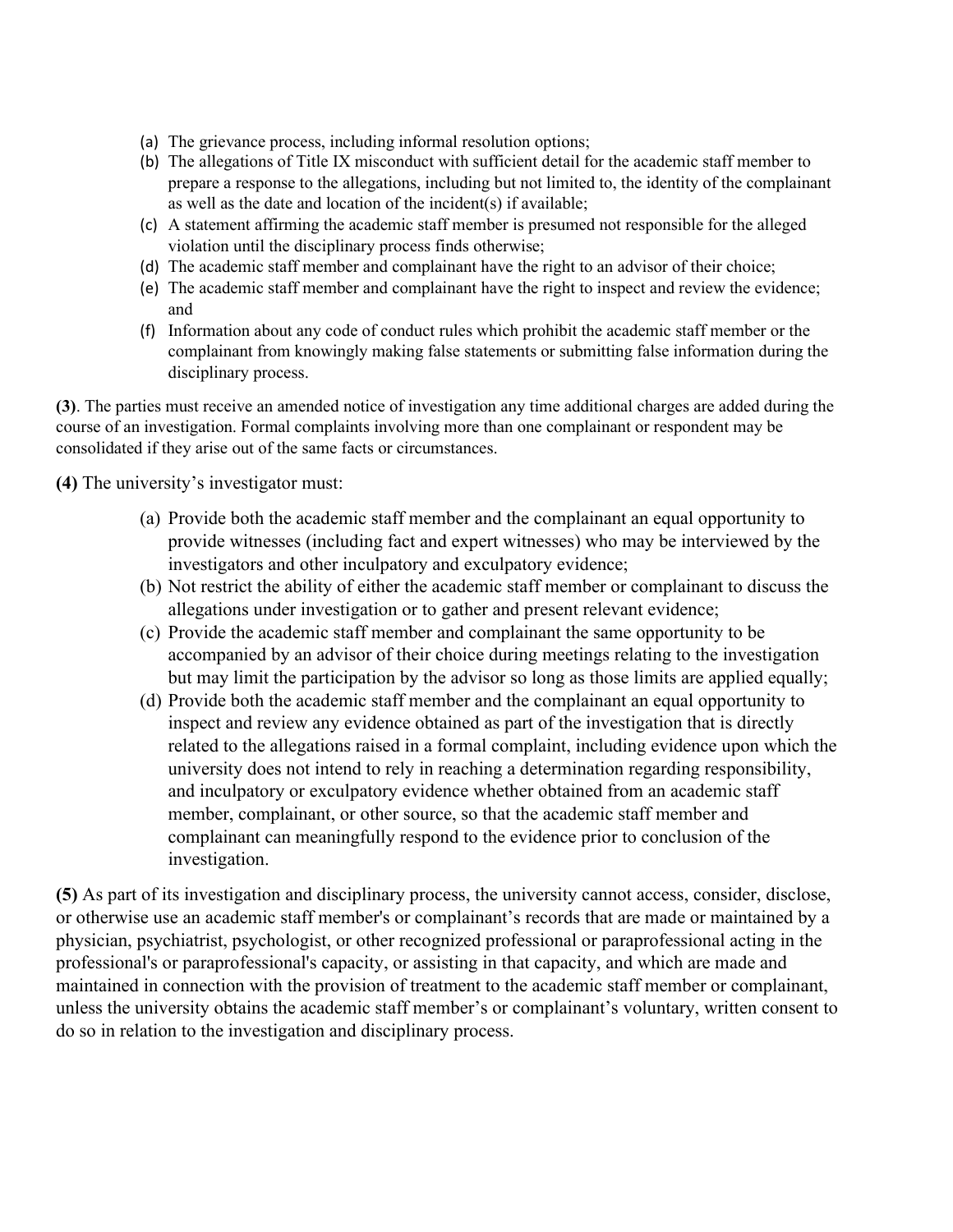**(6)** The university's investigator generally shall complete the investigation and issue a final investigative report within 90 days of the investigator's appointment. However, the investigator may extend the investigation's time frame where circumstances warrant.

**UWS 11.18\_ Review of evidence. (1)** Prior to completion of the final investigative report, the investigator must send to the academic staff member and complainant and their respective advisors, if any, the evidence gathered during the investigation for inspection and review by the academic staff member and the complainant. The evidence may be provided in an electronic format or a hard copy. The evidence provided includes evidence upon which the university does not intend to rely in reaching a determination regarding responsibility, and inculpatory or exculpatory evidence, whether obtained from the academic staff member, complainant or other source to permit the academic staff member and complainant to meaningfully respond to the evidence prior to conclusion of the investigation.

**(2)** The academic staff member and the complainant must have at least 10 days to submit a written response to the evidence. The investigator will consider any written responses prior to completion of the final investigative report.

**UWS 11.19\_\_Final investigative report.** The investigator must create a final investigative report that fairly summarizes relevant evidence and send the report to the academic staff member and complainant, and their advisors, if any, for their review and response at least 10 days prior to a hearing. The written report shall be delivered simultaneously to the academic staff member and complainant. The university shall, upon receipt of the final investigative report, proceed to schedule a live hearing on the matter. A hearing shall be conducted unless the academic staff member and the complainant both waive, in writing, the right to such a hearing.

**UWS \_11.20\_ Standing academic staff committee and hearing examiner. (1)** The chancellor of each university, in consultation with academic staff representatives, shall adopt policies providing for the designation of a Title IX misconduct hearing examiner ("hearing examiner). A hearing examiner shall be selected by the chancellor pursuant to these policies to hear academic staff dismissal and discipline cases. Additionally, the academic staff of each university shall provide a standing committee ("hearing committee") charged with hearing academic staff dismissal and discipline cases. The chancellor shall appoint the presiding member of the hearing committee, who may be a hearing examiner. The university shall have the right to decide whether the matter will be heard by a hearing examiner or a hearing committee.

**(2)** The hearing committee or the hearing examiner shall conduct the hearing, make a verbatim record of the hearing, and transmit such record along with factual findings and decision to the chancellor. The hearing shall be held not later than 45 days after completion of the final investigative report except that this time limit may be extended by the hearing committee or the hearing examiner.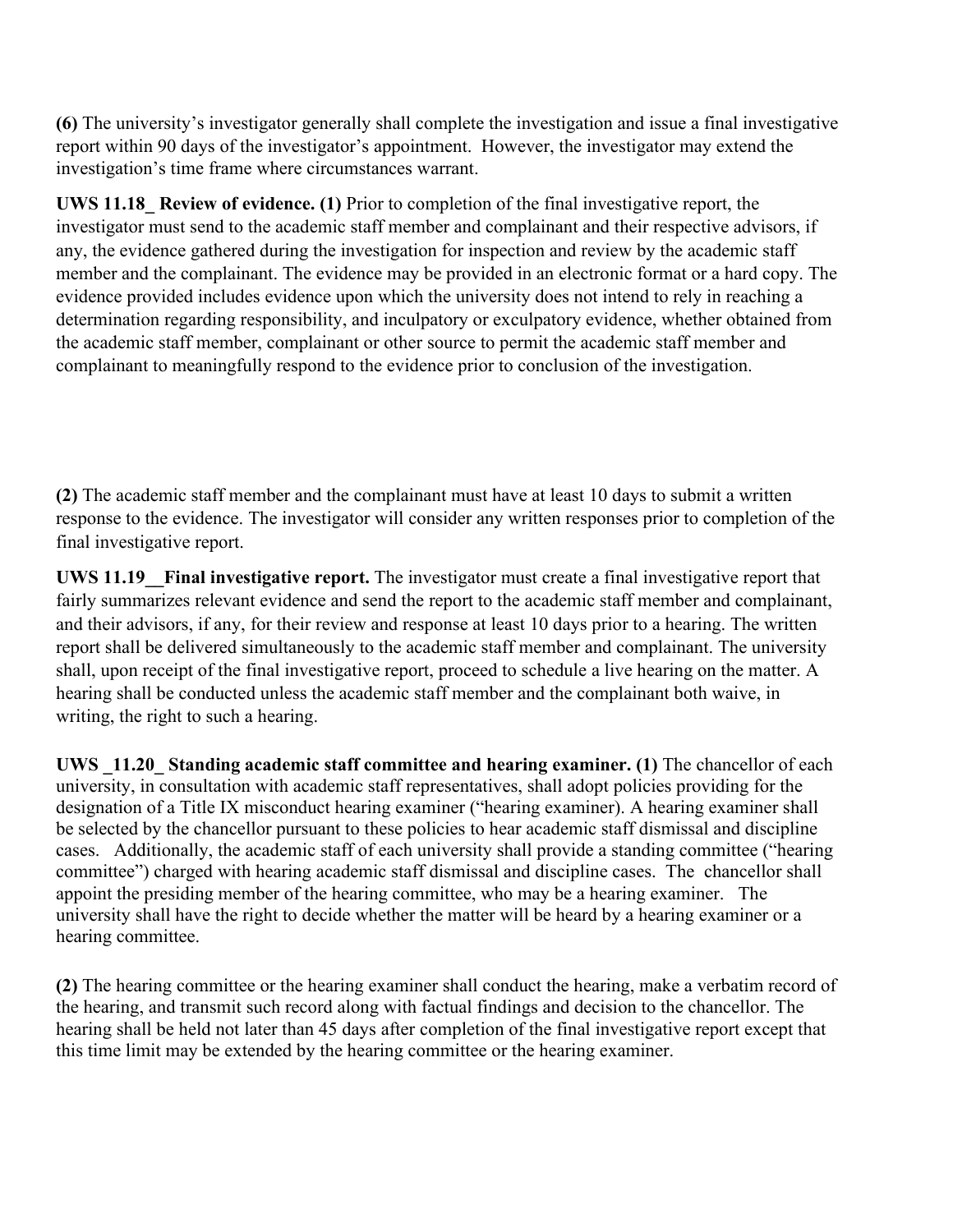**UWS 11.21\_ Hearing process. (1)** A fair hearing for an academic staff member against whom dismissal or other discipline is sought shall include the following:

- **(a)** Service of written notice of a live hearing on the allegations in the formal complaint at least 10 days prior to the hearing;
- **(b)** A right to the names of witnesses and of access to documentary and other evidence upon the basis of which dismissal or other discipline is sought;
- **(c)** A right for the complainant and academic staff member to be heard on their own behalf;
- **(d)** A right to an advisor, counsel, or other representatives, and to offer witnesses. The academic staff member's or complainant's advisor or counsel may ask all witnesses relevant questions and follow-up questions, including those challenging credibility. Credibility determinations, however, may not be made based on a person's status as a complainant, respondent, or witness. If the academic staff member or complainant does not have an advisor, the university shall provide the academic staff member or complainant, without charge, an advisor of the university's choice to conduct cross-examination on behalf of the academic staff member or complainant. The advisor may be an attorney;
- **(e)** A right to confront and cross-examine adverse witnesses. Cross examination must be conducted directly, orally, and in real time by the academic staff member's or complainant's advisor. The academic staff member and the complainant shall not be permitted to personally conduct cross examination. If the academic staff member, the complainant, or a witness does not submit to cross-examination at the hearing, the hearing committee or the hearing examiner must not rely on any statement of the academic staff member, complainant, or witness in reaching its findings and recommendations. However, the hearing committee or hearing examiner shall not draw a negative inference in reaching its findings and recommendations based solely on the absence of an academic staff member, complainant, or witness from the hearing or refusal to answer crossexamination or other questions;
- **(f)** A verbatim record of all hearings, which might be a sound recording, made available at no cost for inspection and review;
- **(g)** Written findings of fact supporting the decision based on the hearing record. The written findings of fact and decision must include:
	- 1. Identification of the allegations potentially constituting Title IX misconduct;

2. A description of the procedural steps taken from the receipt of the formal complaint through the hearing committee's or hearing examiner's decision, including any notifications to the academic staff member and the complainant, interviews with the academic staff member, the complainant, and witnesses, site visits, methods used to gather evidence, and hearings held;

3. Conclusions regarding the application of the university's conduct rules and policies to the facts; a statement of, and rationale for, the result as to each allegation, including a determination regarding responsibility, any disciplinary sanction recommended to be imposed, and whether remedies designed to restore or preserve equal access to the university's educational program or activity will be provided to the complainant; and

4. The university's procedures and permissible bases for the complainant and academic staff member to appeal.

**(h)** Admissibility of evidence governed by s. [227.45 \(1\)](http://docs.legis.wisconsin.gov/document/statutes/227.45(1)) to [\(4\),](http://docs.legis.wisconsin.gov/document/statutes/227.45(4)) Stats. Only relevant questions may be asked of the academic staff member, the complainant, and any witnesses. The hearing committee or hearing examiner shall determine whether a question is relevant and explain the decision to exclude a question as not relevant. Questions and evidence about the complainant's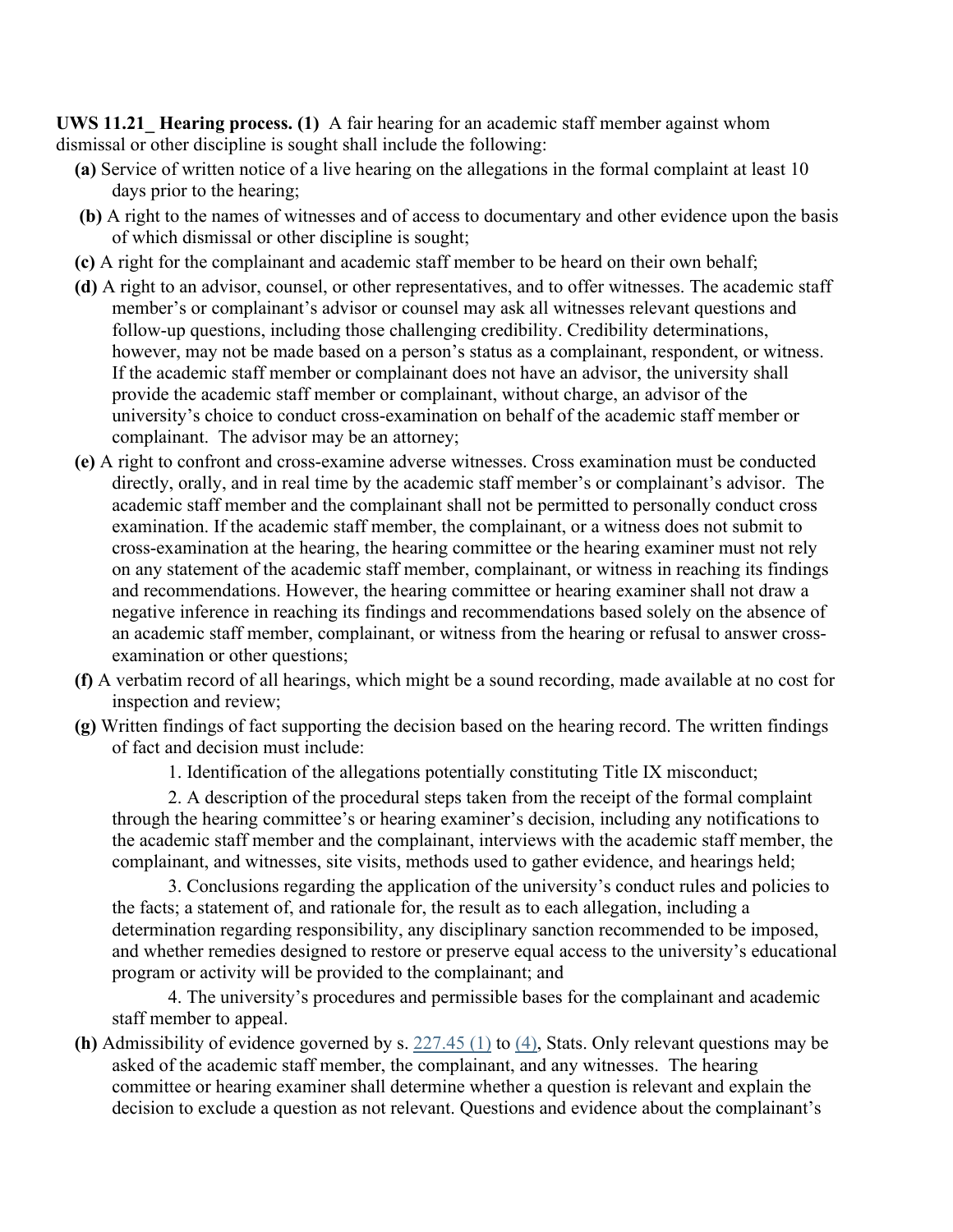sexual predisposition or prior sexual behavior are not relevant, unless such questions or evidence are offered to prove that someone other than the academic staff member committed the conduct alleged by the complainant, or unless the questions or evidence concern specific incidents of the complainant's prior sexual behavior with the academic staff member and are offered to prove consent;

- **(i)** Upon the academic staff member's or complainant's request, the university shall provide for the hearing to occur with the academic staff member and complainant located in separate rooms with technology enabling the hearing committee or hearing examiner, the academic staff member, and the complainant to simultaneously see and hear witnesses answering questions.
- **(2)** The complainant shall have all the rights provided to the academic staff member in sub. [\(1\)](http://docs.legis.wisconsin.gov/document/administrativecode/UWS%204.05(1)(a))  [\(a\)](http://docs.legis.wisconsin.gov/document/administrativecode/UWS%204.05(1)(a)) to  $(i)$ .

**UWS 11.22\_ Procedural guarantees. (1)** Any hearing held shall comply with the requirements set forth in the preceding section. The following requirements shall also be observed:

- **(a)** The burden of proof of the existence of just cause to support dismissal, or of grounds to support other discipline, is on the university administration;
- **(am)** The standard of proof shall be a preponderance of the evidence;
- **(b)** No academic staff member who participated in the investigation of allegations leading to the filing of a statement of charges, or who participated in the filing of a statement of charges, or who is a material witness, shall be qualified to sit on the hearing committee in that case. No university employee or other person who participated in the investigation of allegations leading to the filing of a statement of charges, or who participated in the filing of a statement of charges, or who is a material witness, shall be qualified to serve as the hearing examiner in that case;
- **(c)** The hearing shall be closed unless the academic staff member or the complainant requests an open hearing, in which case it shall be open (see subch. [V](http://docs.legis.wisconsin.gov/document/statutes/subch.%20V%20of%20ch.%2019) [of ch. 19,](http://docs.legis.wisconsin.gov/document/statutes/subch.%20V%20of%20ch.%2019) Stats., Open Meeting Law);
- **(d)** The hearing committee may, on motion the complainant or the academic staff member, disqualify any one of its members for cause by a majority vote. If one or more of the hearing committee members disqualify themselves or are disqualified, the remaining members may select a number of other members of the academic staff equal to the number who have been disqualified to serve, except that alternative methods of replacement may be specified in the rules and procedures adopted by the academic staff establishing the standing committee under this rule;
- **(e)** The hearing committee or the hearing examiner shall not be bound by common law or statutory rules of evidence and may admit evidence having reasonable probative value but shall exclude immaterial, irrelevant, or unduly repetitious testimony, and shall give effect to recognized legal privileges unless the person holding the privilege has waived it. The hearing committee or the hearing examiner shall follow the evidentiary rules in s. UWS 11.21(1)(h);
- **(f)** If the hearing committee requests, the chancellor shall provide legal counsel after consulting with the hearing committee concerning its wishes in this regard. The function of legal counsel shall be to advise the hearing committee, consult with them on legal matters, and such other responsibilities as shall be determined by the hearing committee within the provisions of the rules and procedures adopted by the academic staff of the institution in establishing the standing academic staff committee under this policy;
- **(h)** Nothing in this section shall prevent the settlement of cases by mutual agreement between the university administration, the complainant, and the academic staff member;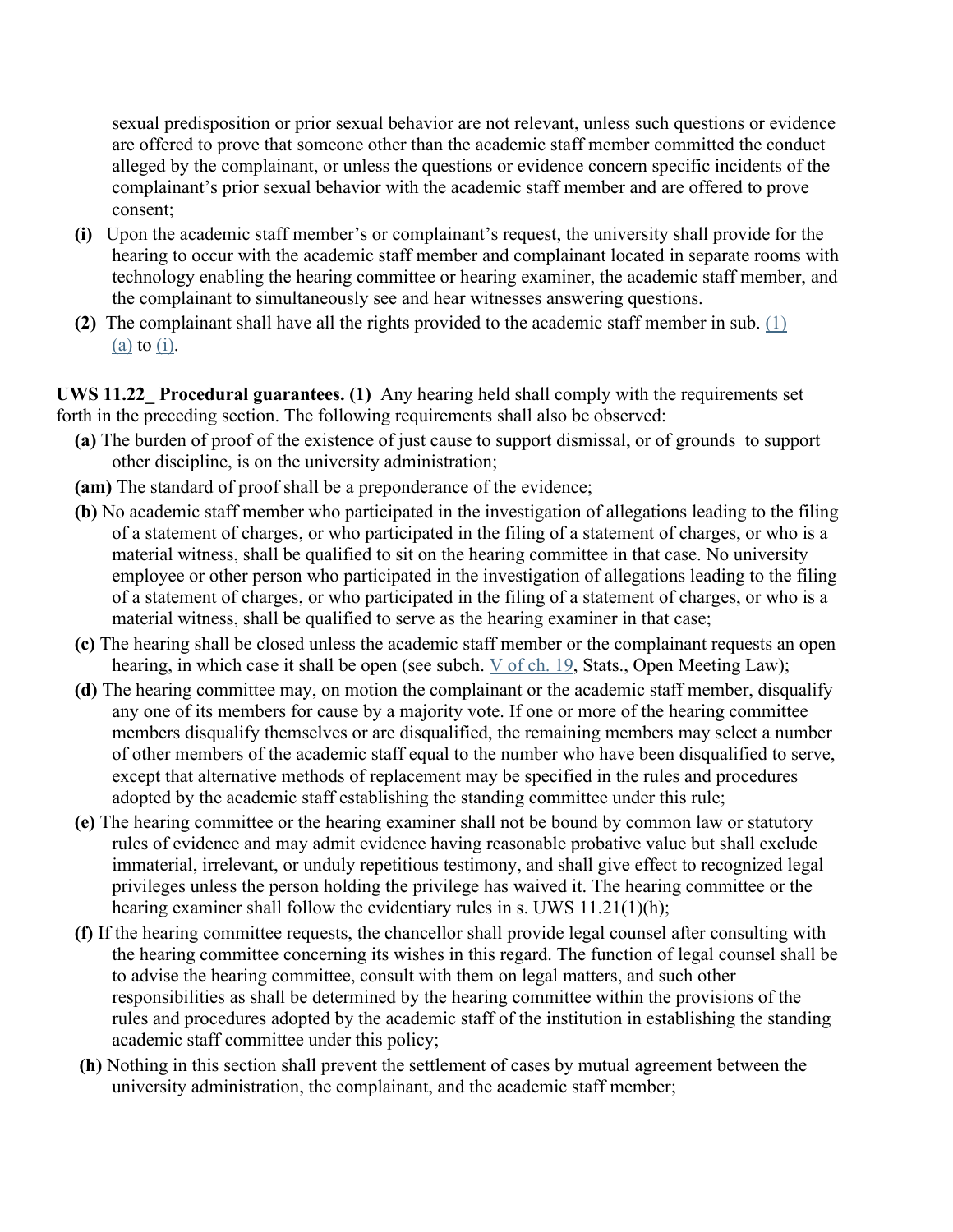- **(i)** Delay or adjournment of the hearing for good cause may be granted. Good cause includes:
	- 1. The need to investigate evidence as to which a valid claim of surprise is made;
	- 2. To ensure the presence of the academic staff member or the complainant, an advisor, or a witness;
	- 3. To provide language assistance or accommodation of disabilities; and
	- 4. To accommodate concurrent law enforcement activity.

**UWS 11.23\_ Hearing committee or hearing examiner findings and recommendations to the chancellor.** The hearing committee or hearing examiner shall simultaneously send to the chancellor, to the complainant, and to the academic staff member concerned, within 30 days after the conclusion of the hearing, or otherwise as soon as practicable, a verbatim record of the testimony and a copy of its factual findings and recommendations.

**UWS 11.24 Chancellor's decision (1)** After reviewing the matter on the record and considering arguments if submitted by the parties, the chancellor shall issue a decision. The chancellor may adopt the hearing committee or hearing examiner's findings and recommendations as the chancellor's decision. The chancellor shall explain in the decision any substantial differences from those findings and recommendations. If the chancellor's proposed decision differs substantially from those recommendations, the chancellor shall promptly consult the hearing committee or the hearing examiner and provide the committee or the hearing examiner with a reasonable opportunity for a written response prior to making a decision. In that decision, the chancellor may order dismissal of the academic staff member, may impose a lesser disciplinary action, or may find in favor of the academic staff member. The academic staff member shall be notified of the chancellor's decision in writing. The complainant shall be notified of the chancellor's decision at the same time as the academic staff member. This decision shall be deemed final unless the board, upon request of the academic staff member or complainant, grants review based on the record.

**(2)** The chancellor's decision shall be based on the record created before the hearing committee or hearing examiner, and the chancellor shall include the chancellor's rationale in the decision. The chancellor's decision shall be simultaneously sent to the academic staff member concerned, the complainant, and to the hearing committee or the hearing examiner within 45 days of the chancellor's receipt of the hearing committee's or hearing examiner's materials. A decision by the chancellor ordering dismissal shall specify the effective date of the dismissal.

**UWS 11.25\_ Appeal to the board. (1)** A member of the academic staff or the complainant may file an appeal of the chancellor's decision to the board Any appeal must be made within 30 days of the date of the decision of the chancellor to dismiss. The board shall provide the academic staff member and the complainant an opportunity for filing written exceptions to the chancellor's decision, and for oral arguments, unless the academic staff member and the complainant waive in writing the right to file exceptions and for oral arguments. The hearing of any oral arguments shall be closed unless the academic staff member or the complainant requests an open hearing (see subch. [V](http://docs.legis.wisconsin.gov/document/statutes/subch.%20V%20of%20ch.%2019) [of ch. 19,](http://docs.legis.wisconsin.gov/document/statutes/subch.%20V%20of%20ch.%2019) Stats., Open Meeting Law).

**(2)** The academic staff member or complainant may file written exceptions to the chancellor's decision, and the board shall conduct its review of the chancellor's decision, on the following bases:

1. Procedural irregularity that affected the outcome of the matter;